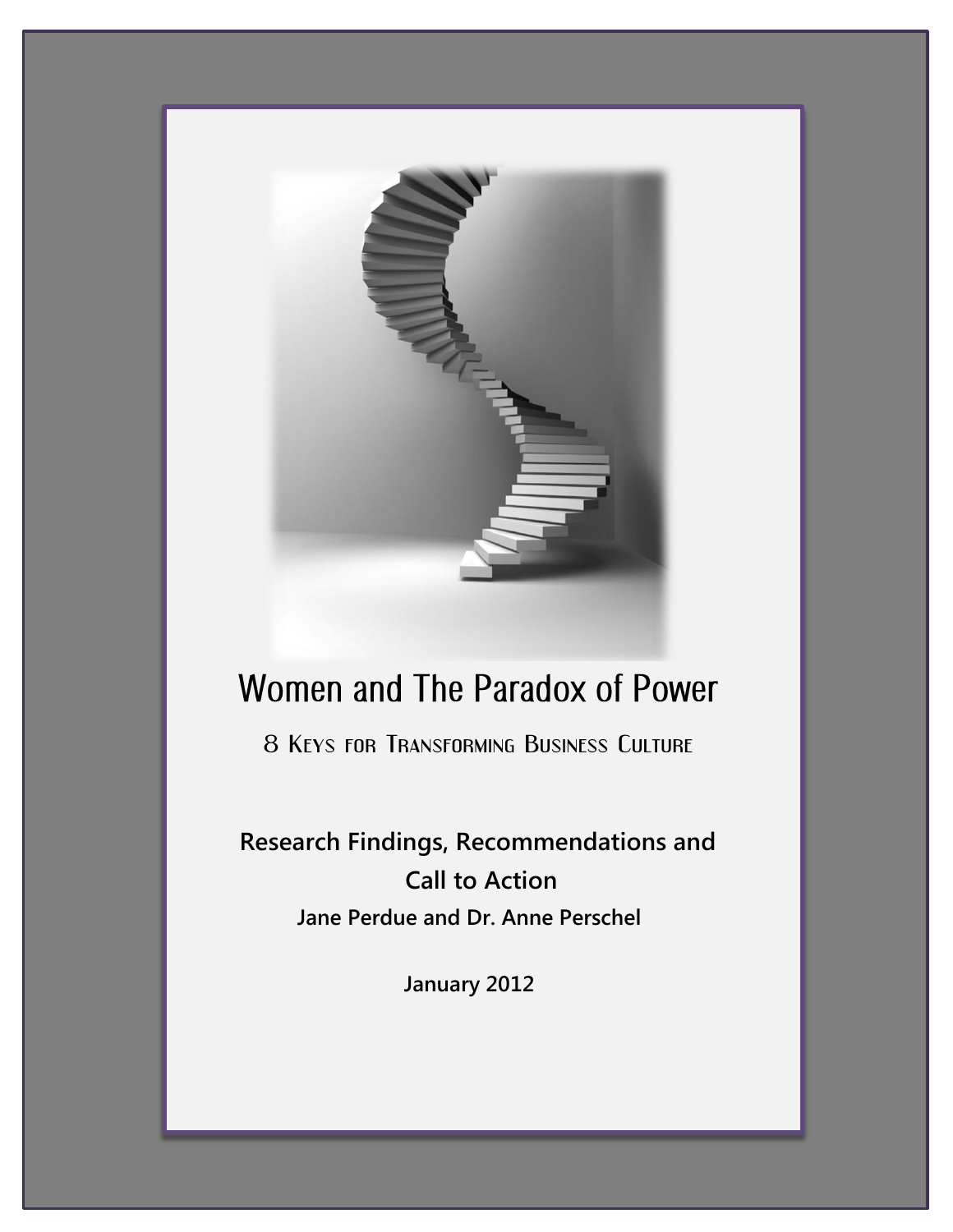# Women and the Paradox of Power 8 Keys for Transforming Business Culture

Jane Perdue and Dr. Anne Perschel

# **Executive Summary**

Women in business face a potent cocktail of cultural, organizational, and personal impediments standing between them and senior executive positions. Power is a main ingredient in that cocktail.

Women's relationship with power is complex – a rich and robust interplay of psychological, cognitive, and cultural factors. For many women in business, their relationship with personal power holds them back, be it lack of confidence, cultural conditioning or simply not understanding power in all its depth and positive possibility. For the women in business who comprehend and practice personal and positional power, their struggle with it is an external one – a sometimes covert, sometimes overt, power play with legacy organizational practices, stereotypes, and paradigms.

Based on research conducted by Jane Perdue of Braithwaite Innovation Group and Dr. Anne Perschel of Germane Consulting the solution for higher numbers of women in top management positions is women embracing a new orientation to power in which they first take charge of themselves and then move up to take charge in the workplace, redefining how power is practiced. Complicating matters is the fact that transforming business culture requires women to gain power in a system at odds with the way they are. Perschel and Perdue call this the paradox of power.

#### What Women Must Do

To earn more senior level positions, women must show up as confident and visible, take charge of themselves and their careers, connect strategically, adopt inclusive thinking, and understand the dynamics of power. Perdue and Perschel offer women five learnable knowledge and skill elements to transform the paradox of power.

- 1) Show up. Stand Up. Voice Up
- 2) Ditch Cinderella
- 3) Forge strategic connections
- 4) Unstick your thinking
- 5) Know power. Be powerful

#### What Corporations Must Do

Closing the gender gap requires corporate leaders to be part of the solution. Perschel and Perdue offer three vital practices for companies to catalyze change and stop leaving money on the table.

- 1) Make gender balance real
- 2) Remake leadership
- 3) Walk the talk. Develop women leaders

Business requires inclusive thinking to progress and innovate in today's complex, fast-paced global environment. More women in key roles will not happen because women start thinking like men or men begin behaving like women. It will happen, however, when bold and audacious CEO's make it a business imperative to redefine how leadership is practiced, measured, and rewarded within their organizations.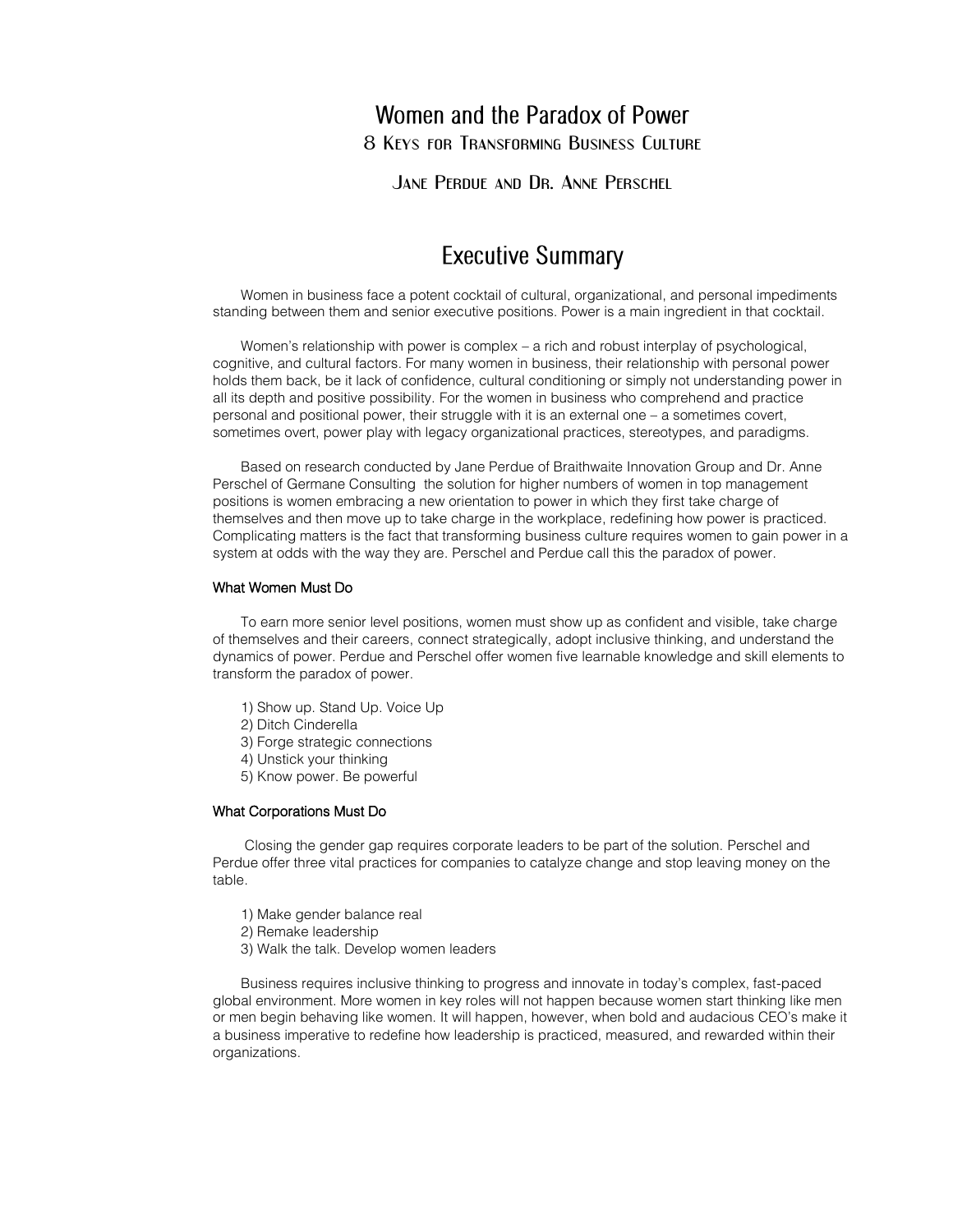# **WOMEN AND THE** PARADOX OF **POWFR**



## 8 KEYS FOR TRANSFORMING BUSINESS CULTURE

Women in business face a potent cocktail of cultural, organizational, and personal impediments hindering their progress in attaining senior level positions.

The less-than-impressive statistics regarding their lack of presence in these positions reveal a disheartening story.

- Just three percent of Fortune 500 company CEOs are women<sup>1</sup>
- A mere 5.1% of corporate clout positions (executive vice president and higher) are held by women<sup>2</sup>
- Only 1 in 18 women earns a six-figure salary versus 1 in 7 for men<sup>3</sup>
- Only 15.7% of Fortune 500 corporate board officers are women<sup>4</sup>
- Twelve percent of high potential women versus ten percent of high potential men lost their jobs in the 2008 downturn<sup>5</sup>

On the other hand, a very different set of numbers tell an empowering story of positive financial benefits realized by organizations with more women in clout positions.

- Stocks of the twelve Fortune 500 companies with women CEO's rose an average of 50% in 2009, compared to 25% for the S&P 500<sup>6</sup>
- Companies with the highest representation of women in their top management team achieved 35.1 percent higher return on equity and 34 percent higher total return to shareholders<sup>7</sup>
- Fortune 500 companies with the highest representation of women board directors realized significantly

higher financial performance, on average, than those with the lowest representation of women board directors<sup>8</sup>

## **THE NUMBERS PARADOX**

Intrigued with the delta between these two data sets, Perdue and Perschel (Appendix D) wanted to uncover the contributing factors. If the presence of executive women yields an improved bottom line, why don't we see more women in these roles?

As much has been written about women's reluctance to embrace power,<sup>9</sup> Perschel and Perdue wanted to know if, and to what degree, power plays a role in the numbers paradox. We began by reviewing existing literature on the topic. Not finding any resonating clues, we opted to conduct our own research. Perdue and Perschel sought insight and answers to five questions:

- 1) How women in business define power
- 2) How they think and feel about power
- 3) Do they want or need more power to achieve their career goals
- 4) How they attain power
- 5) What internal and external barriers to achieving power hold them back and which ones are within their control or not

## **PERSCHEL AND PERDUE RESEARCH**

### Process and Participants

Perdue and Perschel used a combination of an electronic survey and one-on-one interviews to canvass 235 senior level business women regarding their views about power.

- Forty-eight percent work at the director level and above
- Forty-four percent have been designated high potentials for succession planning purposes
- Thirty-three percent report directly to an executive team member
- Fifteen percent are members of the most senior leadership team in their organization
- Ninety-five percent work in the telecommunications, media, or technology business sectors

These are serious women with serious views in serious jobs in national and global businesses.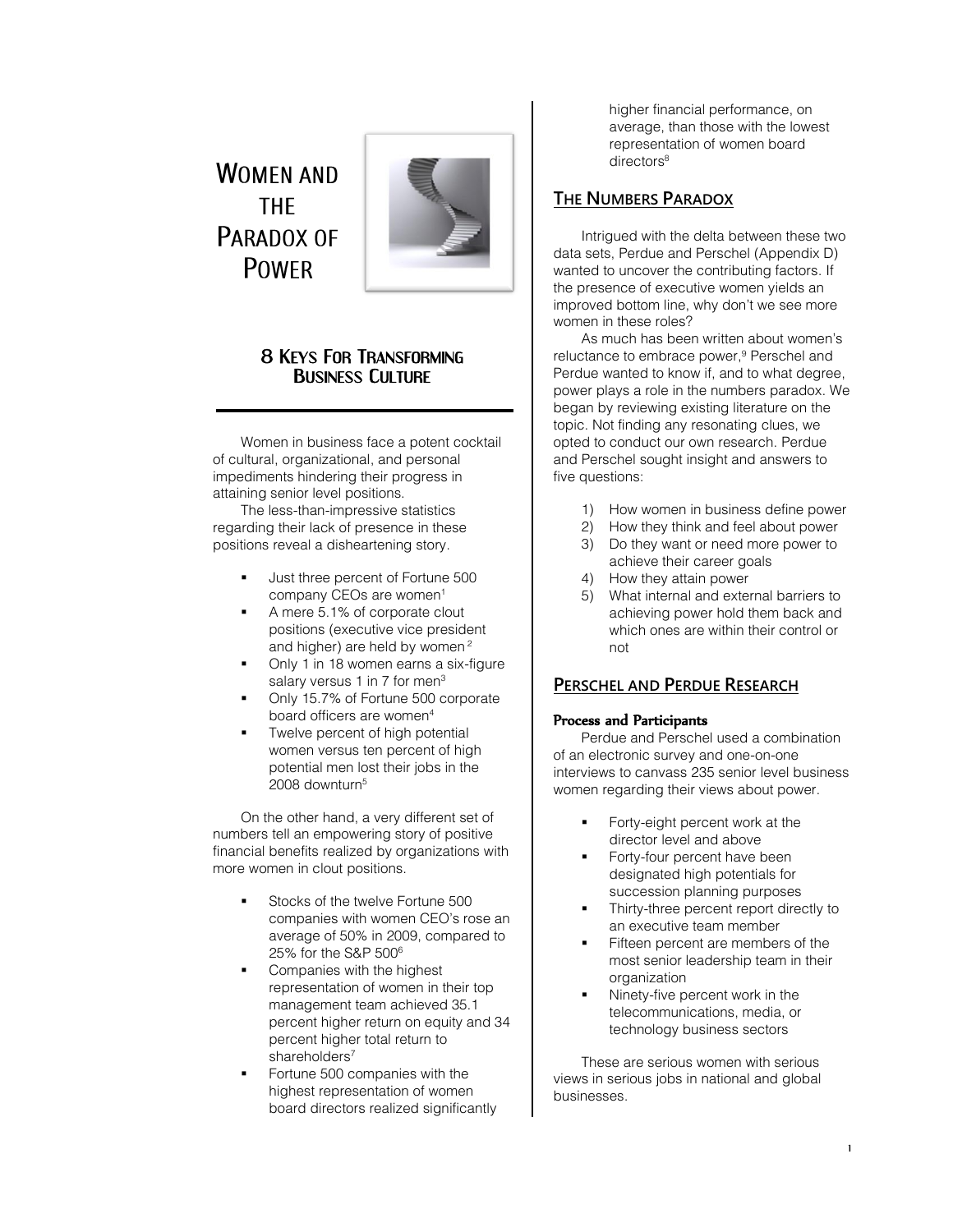Appendix A contains additional details regarding the electronic study participants. Appendix B lists the discussion questions used in the one-on-one interviews.

#### Business Focus

Perschel and Perdue selected business as its research focal point because it is what we know best. Additionally, business is a starting point that matters: one that changes economies and societies. Business is a fulcrum for shifting mindsets. It is also a place with practices ripe for transformation.

# **Contents**

#### **TITLE PAGE**

| The Big Picture                     | 2  |
|-------------------------------------|----|
| <b>Foundations and Fundamentals</b> | 3  |
| The Time is Now                     |    |
| Take Charge and Transform           | 8  |
| Women: 5 Keys to Transform Power    | q  |
| CEOs: 3 Keys to Transform Culture   | 13 |
| A Call to Action                    | 15 |
|                                     |    |

#### Appendices:

- A Electronic Research Participants
- B One-on-One Interview Questions
- C Methods to Attain Power
- D Jane Perdue and Dr. Anne Perschel

#### References

Given we are women on a mission to shift paradigms; we are joyfully eschewing the traditional format of a formal research paper.

## The Big Picture

Based on our findings, power is a prominent ingredient in the cocktail of barriers standing between women and executive positions. Perschel and Perdue have identified a combination of personal and organizational considerations that negatively impact women's progress into those roles.

Women's relationship with power is complex – a rich and robust interplay of psychological, cognitive, and cultural factors. For many women in business, their relationship with personal power holds them back, be it lack of confidence, cultural conditioning or simply not understanding power in all its depth and positive possibility.

For the women in business who understand both personal and positional power, their obstacles are external. They struggle with both covert and overt legacy organizational practices, stereotypes, and paradigms. These realities slow their progress up the ladder or prompt them to abandon the climb altogether.<sup>10</sup>

While there are some low notes in our findings, there are encouraging themes as well – insights that fill us with hope. Why? Because our research shows both a will and a way exist for more women to earn high ranking positions.

#### **THE PARADOX OF POWER**

With business practices and norms in question as a result of global economic crises, now is the perfect time for women in business to choose to take charge of their own internal challenges – liking themselves, having selfconfidence, and being secure about the value of their contributions. By doing so, they can claim their personal power. Then, women can step into and use their professional power to transform business culture by eliminating organizational barriers, correcting misperceptions, and redefining how power is practiced.

Perdue and Perschel see this business culture transformation as being both evolutionary and revolutionary. Why? Systems tend to, and in fact are designed to, maintain the status quo.

For the most part, women did not create the status quo in business. As such, women must gain power in a system at odds with the way they are in order to change that system. Perschel and Perdue call this the paradox of power.

Women must be the change they seek to create. Personal power comes first. It serves as the foundation for acquiring professional power, which in turn becomes the platform for changing legacy organizational stereotypes, practices, and cultures. One cannot happen without the other, and our study participants tell us they want to do both.

Reshaping business culture requires those currently in power as well as women to collaborate confidently and audaciously in creating new paradigms of power.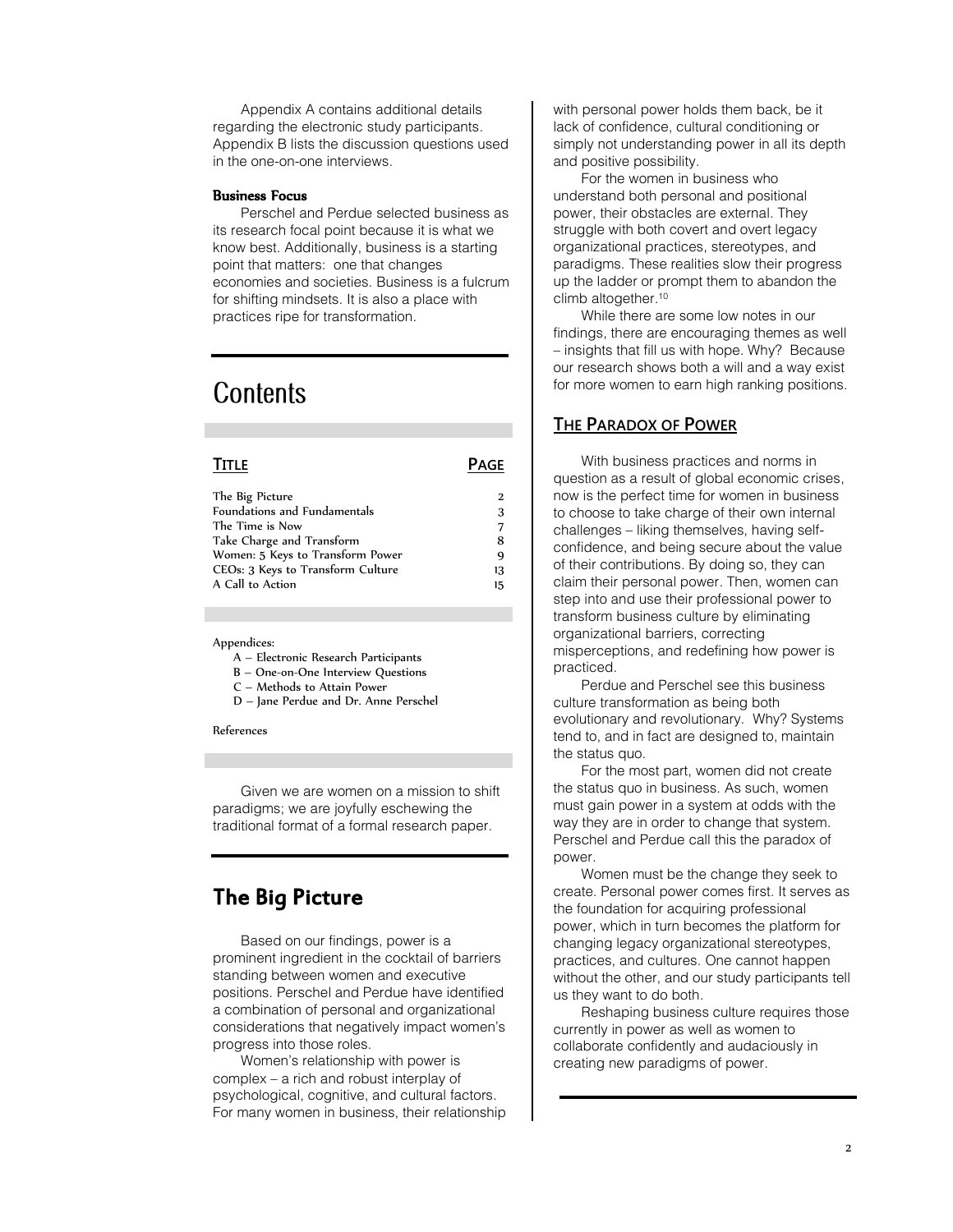# Foundations & Fundamentals

## **WHAT IS POWER**

#### Defining Power

Perdue and Perschel define power as the capacity to bring about change. Power is access to resources combined with the authority to decide to what end those resources will be used. It is only in how one chooses to use power that it becomes positive or negative.

To fully understand how our study participants defined power, Perschel and Perdue did not describe it for them. Rather, we asked them to give us their definition of it. We wanted to probe the depths of women's interpretation of power, believing we would find insights into the paradox of power defined on page two of this report.

Eighty-nine percent of respondents obliged, offering a wide range of definitions. Some definitions demonstrate comprehension of the multiple facets of personal and positional power. Yet many others are vague, incomplete, self-centered, or completely off the mark.

Definitions given that exemplify a basic and directionally correct understanding of power include:

- "Power means you have the means to do something: to take an action, to provide resources, and to influence."
- "Power is about being seen as a visionary or influencer, and someone who can make things happen."
- "Power means working through others to complete a job."
- "Power is the ability to lead and influence, even when not the designated manager."

Definitions given that illustrate women's failure to comprehend power include:

- "Having power is the ability to influence others in obtaining my objectives."
- "Power is being in control at all times."
- "Power is passive."
- "Power is money and the entitlement of the rich."
- "Power is bestowed upon you. It is external to you."
- "Power is all about me."
- "Power is all about a 'decide and announce' culture."

Q: To achieve my career goals, I need (select one): less power than I have now, as much power, more power or much more power.

A: I may not be the right target for this. I'm not sure I get this question.

~Women and Power Study Participant

#### Understanding Power Bases

Social psychologists John R. P. French and Bertram Raven contend there are five major foundations of individual power within organizations: legitimate, coercive, reward, expert, and referent.<sup>11</sup>

In Management of Organizational Behavior, Paul Hershey and Kenneth Blanchard added two more individual power bases to French and Raven's list: connection and information. 12

If women are sincere in their expressed desire to shift power models so they can both advance their careers and ultimately reshape organizational practices, they must understand power. Few women in Perdue and Perschel's study appear to have a complete understanding of power. Only a handful referenced sources of power such as those identified by French and Raven or Hershey and **Blanchard** 

Perschel and Perdue conclude this general lack of understanding regarding the dynamics of positional and personal power prevents many women from developing effective strategies to gain it and use it.

#### Power at the Clout Level

Perdue and Perschel's interest in power includes positional power at the highest organizational levels. Using our definition of power as the capacity to bring about change, it is our belief that one can have power at any job level within an organization. Nevertheless, that power is typically used to fulfill assigned work objectives.

Given the need to alter legacy power patterns (which were identified as barriers to career progression), Perschel and Perdue ask women to consider power at the highest organizational levels. Those who operate there determine the game and its rules of play, who is in and who is out, as well as what issues are discussed, how they are framed, and how they are resolved.

To create business culture change, Rosabeth Moss Kanter, author and Harvard Business School professor,<sup>13</sup> and Linda Tarr-Whelan, author and Demos Distinguished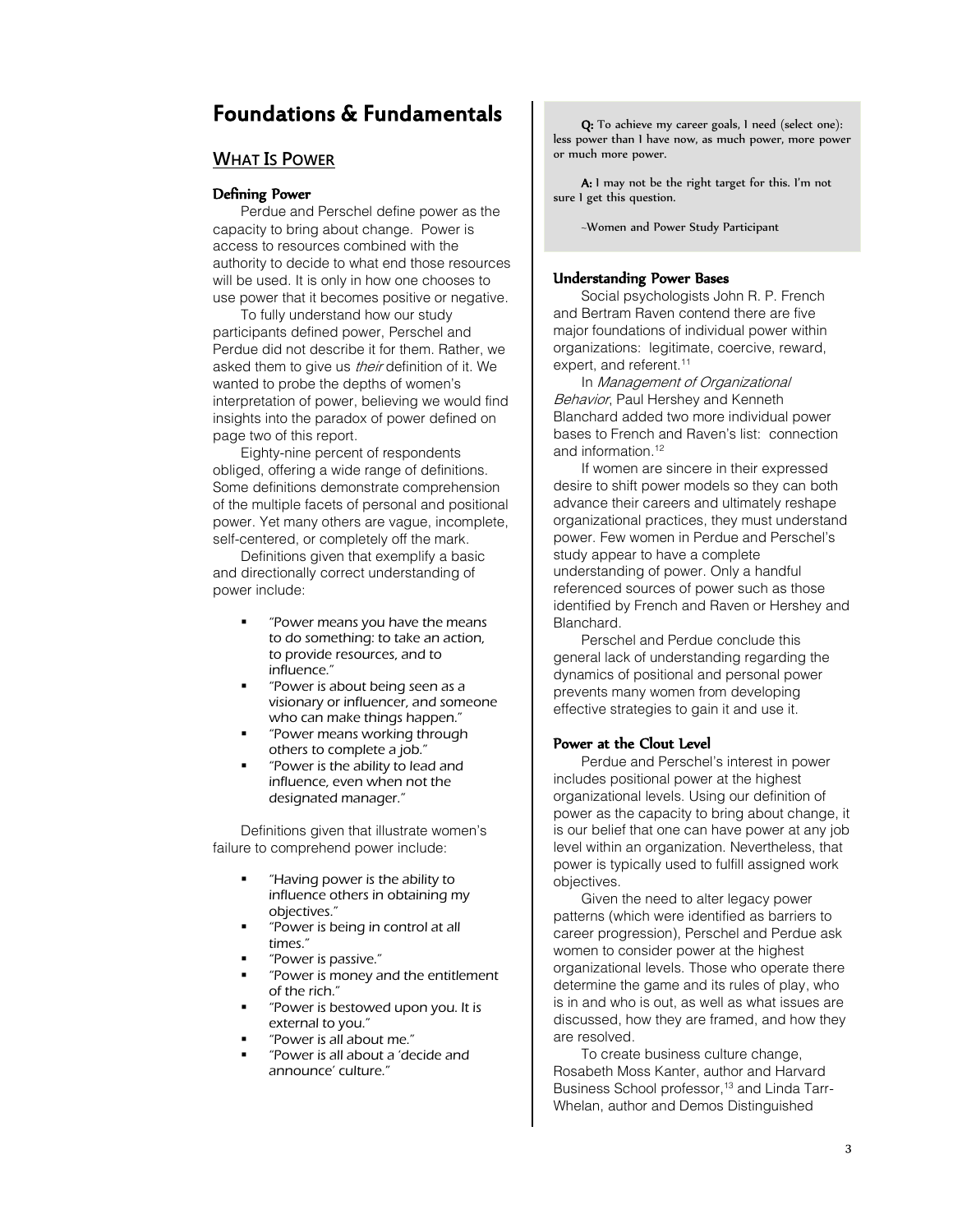Senior Fellow, advocate for a 30% presence of women in leadership positions. In Women Leading the Way, Tarr-Whelan provides an excellent description of the workplace impact of the 30% solution, "…the presence of 30% women in decision-making bodies is the tipping point to have women's ideas, values, and approaches resonate. This critical mass of women has the clout to permanently change power dynamics." 14

Based on both Perdue and Perschel's literature review and research results, it is critical that more women be promoted (based on merit, of course) to top leadership levels. There, they will have the authority to change the rules of the power game. And, as our study participants told us and the current business environment shows us, it is a game that needs changing.

## **COGNITIVE AND EMOTIONAL REACTIONS**

#### Positive Associations

The majority of participants – fifty-five percent – have unequivocally positive thoughts and feelings about power. If those who feel "somewhat positive" are factored in, this number soars to 78%. Only 5.9% had totally negative power associations.

Prevailing literature suggests that these findings would have been reversed,<sup>15</sup> so Perschel and Perdue are delighted to report otherwise. This feedback signals that women are neither fearful nor averse to stepping up and into power. In fact, they are quite willing to do so.

Perdue and Perschel asked participants to make a forced choice between being powerful, being well-liked or being with a powerful partner. Interestingly, 19% chose to skip this question. Of those who did provide an answer, 8% opted to be with a powerful partner, 38% selected being well-liked and 54% chose being powerful. We see this result as another indicator that most women do not avoid power.

However, it is disappointing that 38% choose being well-liked rather than being powerful. At the same time, it is not surprising, as women are socialized from early childhood to be likeable good girls who are not pushy and accept what is offered.<sup>16</sup>

#### Putting Power to Work

Perschel and Perdue asked respondents what they would do with more power. The most common answer? Forty-three percent selected creating a better work environment. This answer is consistent with the inclusive and collaborative power style favored by many women. 17

The preference to serve the greater good bodes well, in Perdue and Perschel's view, for women banding together to shift the paradigms of power from self-interest to collective good and community interests.

#### In Comparison to Male Peers

Sixty-six percent of study participants report they are at least equally or even more powerful than their male peers.

This finding is a compelling assertion of power given that 48% either report directly to an executive team member or occupy a position on the organization's most senior leadership team. It also suggests that women have the capacity to be as powerful as their role requires.

Thirty-four percent state they are less powerful than their male peers.

#### Either/Or Thinking

As Perschel and Perdue explored women's cognitive and emotional reactions to power, a pattern of "either/or" thinking emerged.

- "I prefer to think I am an influencer versus being powerful."
- "I feel torn between wanting to be well-liked and being powerful."
- "I get in my own way by not taking credit as I dislike those with egos."
- "The current leadership style valued by the corporation is aggressive rather than cooperative."
- "Having as much power as possible is not appealing because to me it implies that others are not sharing in the accountability and responsibility for driving the company forward."

All of these statements incorrectly assert that one must choose between two options that appear to be mutually exclusive. Consider the limitations inherent in these thought patterns:

- I must choose between being wellliked or being powerful
- I can be aggressive but not cooperative
- I am egotistical if I talk about my accomplishments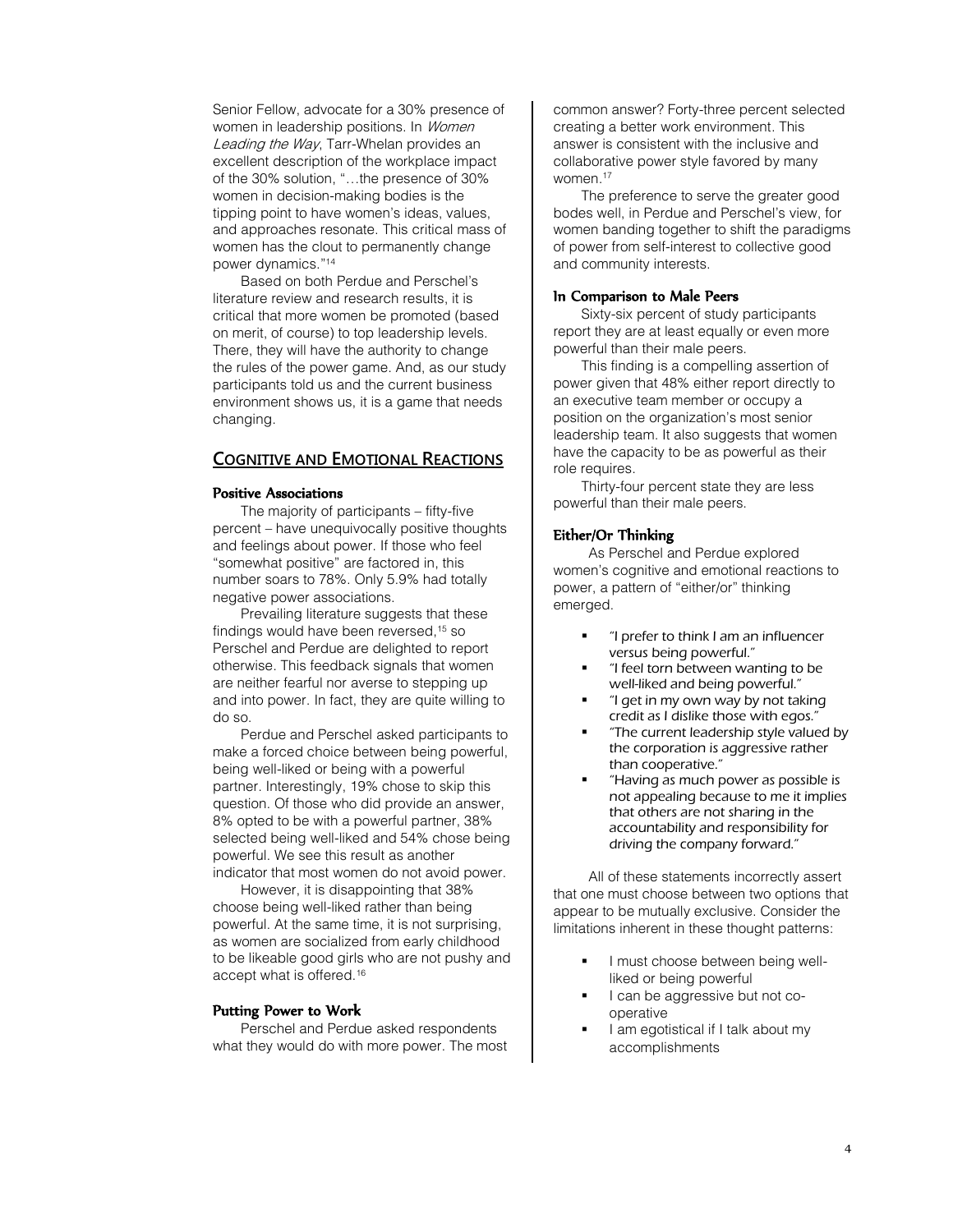In our view, these are choices that need not be made. Perdue and Perschel posit another option is available for thinking about and using power: one that allows women in business to weave their "power with" abilities like collaborating, consulting, motivating, etc., alongside "take charge" capabilities such as decision-making, influencing, etc.

As research shows, <sup>18</sup> this "both/and" approach allows women in business to dramatically improve their promotional opportunities and, in turn, their ability to change prevailing power paradigms.

## **POWER AND CAREER**

#### Current Position: Room for Improvement

The majority of respondents – fifty-nine percent – report having sufficient power to effectively perform their current job. They recount "influencing people, projects, budgets and outcomes," being sought out "for consultation and mentoring," and have reputations for "getting things done."

- "Only I can adjust/adapt to the dynamics of my peers, bosses, [and] the industry to demonstrate that I am capable of doing more. I cannot expect them to change to help me advance my career."
- "Power is achieved through effectiveness, influence, judgment, and the ability to recognize opportunity."
- "Barriers to power will always exist. One has the ability to work within and around barriers with strong focus and intention."

These women understand the complexity of power. They appear to have high levels of emotional intelligence, and they use it to grasp and apply the dynamics of power. They are aware that power emanates from within (personal power) and is there externally for the taking (positional power). They understand power is used differently depending on the circumstances and desired outcomes.

Using terminology from the Catalyst report, Women Take Care, Men Take Charge: Stereotyping of U.S. Business Leaders **Exposed, Perschel and Perdue believe the** women quoted above are demonstrating take charge skills.<sup>19</sup> This is yet another positive indicator that some women do understand and successfully use a style of power typically associated with more masculine leadership behaviors.

"Power is not earned or rewarded. It is taken. I have taken a leadership role in key and longterm projects. I have placed myself at the forefront and not waited to be asked."

> ~Women and Power Study Participant

While the majority of respondents believe they have adequate power for success in their current job, Perdue and Perschel cannot overlook that forty-one percent see themselves as having inadequate power to perform effectively in their present position.

When four out of every ten women feel hampered in executing their daily responsibilities, it indicates deeper-rooted personal issues and/or organizational legacy barriers that warrant closer analysis.

#### Future Career: Not Optimistic

Several research findings – associations with power, level of power compared to male peers, etc. – are favorable. However, there is nothing encouraging in Perschel and Perdue's data regarding the levels of power women report they need for future career success or in how they handicap their odds of securing that power.

Sixty-seven percent say they need more power than what they currently have for career success.

Disturbingly, 60% say they have only a 50/50 chance of achieving this degree of power.

## **ATTAINING POWER**

Perdue and Perschel wanted to know how women in business attained power and what approaches worked best for doing so.

To find out, we presented participants with sixteen approaches for earning power, ranging from self-initiated to more passive methods. Participants selected the tactics that worked best for them.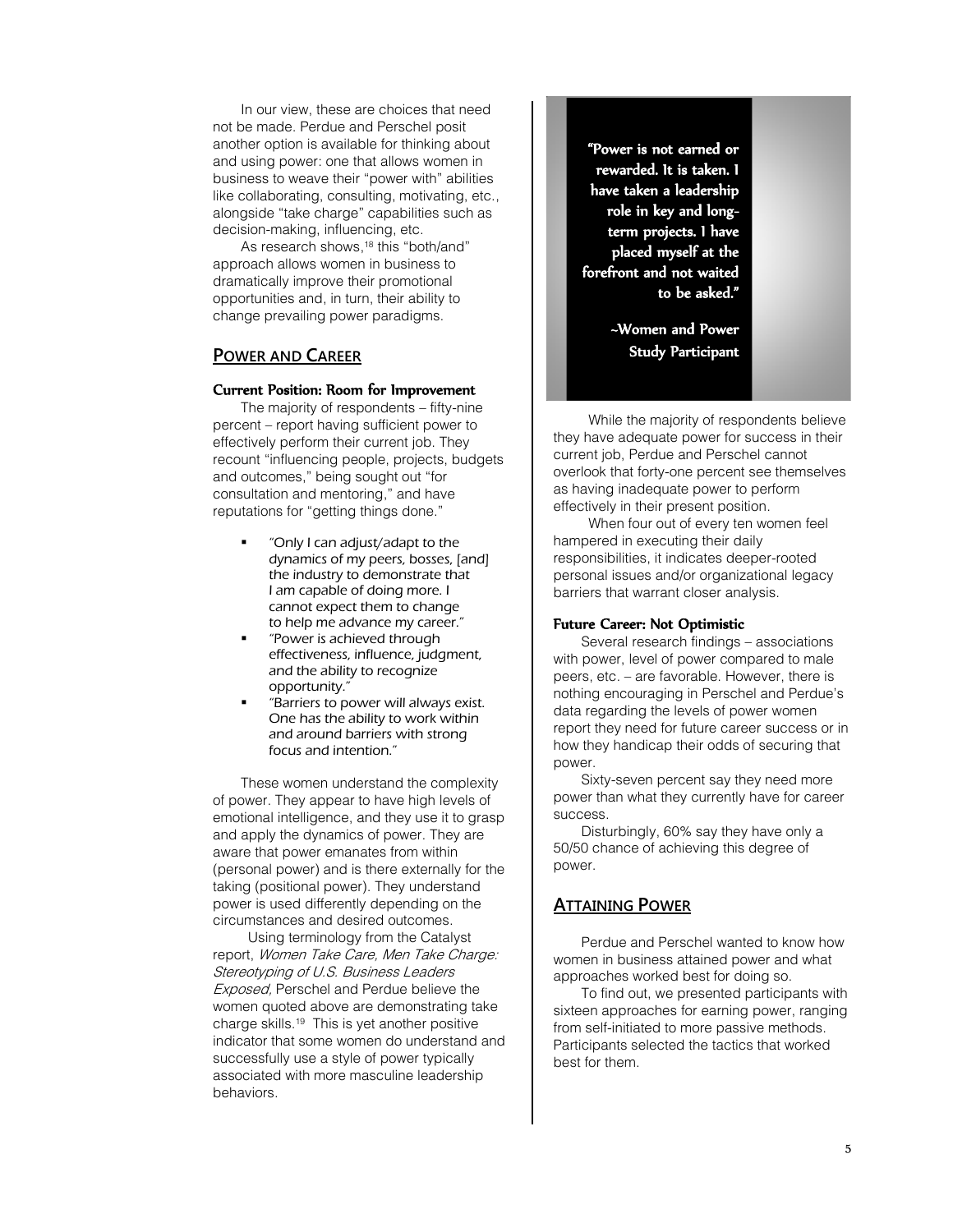#### Preference for Passive

"I will have power when my boss gives it to me."

~Women and Power Study Participant

Participants chose passive options for attaining power, items like observing powerful people or being granted access to the right network and/or people, 61% of the time. A review of the qualitative responses confirmed this preference for passive approaches.

- "Having an opportunity to demonstrate what I know would be helpful."
- "I could learn about power by watching, observing, and noting other's behaviors and alliances.
- "Being able to have a mentor would be beneficial."

These findings point to a reluctance by many women to be assertive about power. They prefer waiting for it rather than proactively seeking power and/or creating their own opportunities to attain more.

#### Few Pro-active Choices

Thirty-nine percent selected pro-active approaches such as networking with more powerful people, demonstrating one's abilities, and/or asserting personal views. A meager two percent specified "taking power" as a viable approach. By contrast the first man we asked, "How would you increase your power at work?" responded without hesitation, "Take it."

The sixteen ways to attain power used in the study are listed in Appendix C.

In a *Harvard Business Review* article, Herminia Ibarra and Mark Hunter write that effective networking separates successful leaders from the rest of the pack.<sup>20</sup> Based on their practices, our research participants are solidly in the pack. Just one-third recognize the value of pro-actively networking as a means to attain power. More importantly, two-thirds are not creating networks, building alliances, and/or pro-actively securing sponsors and mentors.

## **BARRIERS TO POWER**

The last topic in Perschel and Perdue's research involved asking participants to identify barriers to power and whether those barriers were perceived to be within or outside their control.

Fifty-two percent of the barriers identified were internally driven and/or influenced. Fortyeight percent were classified as externallydriven and outside respondents' individual control.

#### EXTERNAL BARRIERS

- Good old boys practices and culture
- Stereotypes about women
- Males preferring to connect with males
- Little-to-no access to internal networks
- Lack of sponsors and mentors
- Few female role models
- Unsupportive male boss
- Lack of training and development
	- Fewer opportunities due to downsizing

## INTERNAL BARRIERS

- Lack of selfconfidence
- Reluctance to use power
- Not taking advantage and speaking out
- Failing to be assertive when required
- Uncomfortable
	- promoting myself Leadership skills need
- improvement Managing work life
- balance No desire to have power
- Inability or unwillingness to relocate

### Internal Barriers

Q: What would help you attain more power?

A: A constant drip-feed of self-confidence.

~Women and Power Study Participant

Lack of self-confidence was mentioned repeatedly as an internal limiting factor.

- "I need self-confidence so I can sell myself better and also take credit for my accomplishments."
- "I have learned a great deal about power, but I need to have the confidence to use what I learned."
- "Being successful is about having confidence in the skills and abilities I already possess."

Other women reported a hesitancy to speak up or act assertively. Some are governed by an inner critic who causes them to remain silent, edit their performance, and/or critique it harshly after the fact.

- "My main obstacle is in feeling comfortable to speak up."
- "I need to not sell myself short or second-guess my own power."
- "What gets in the way? Me! I need to ask for what I need."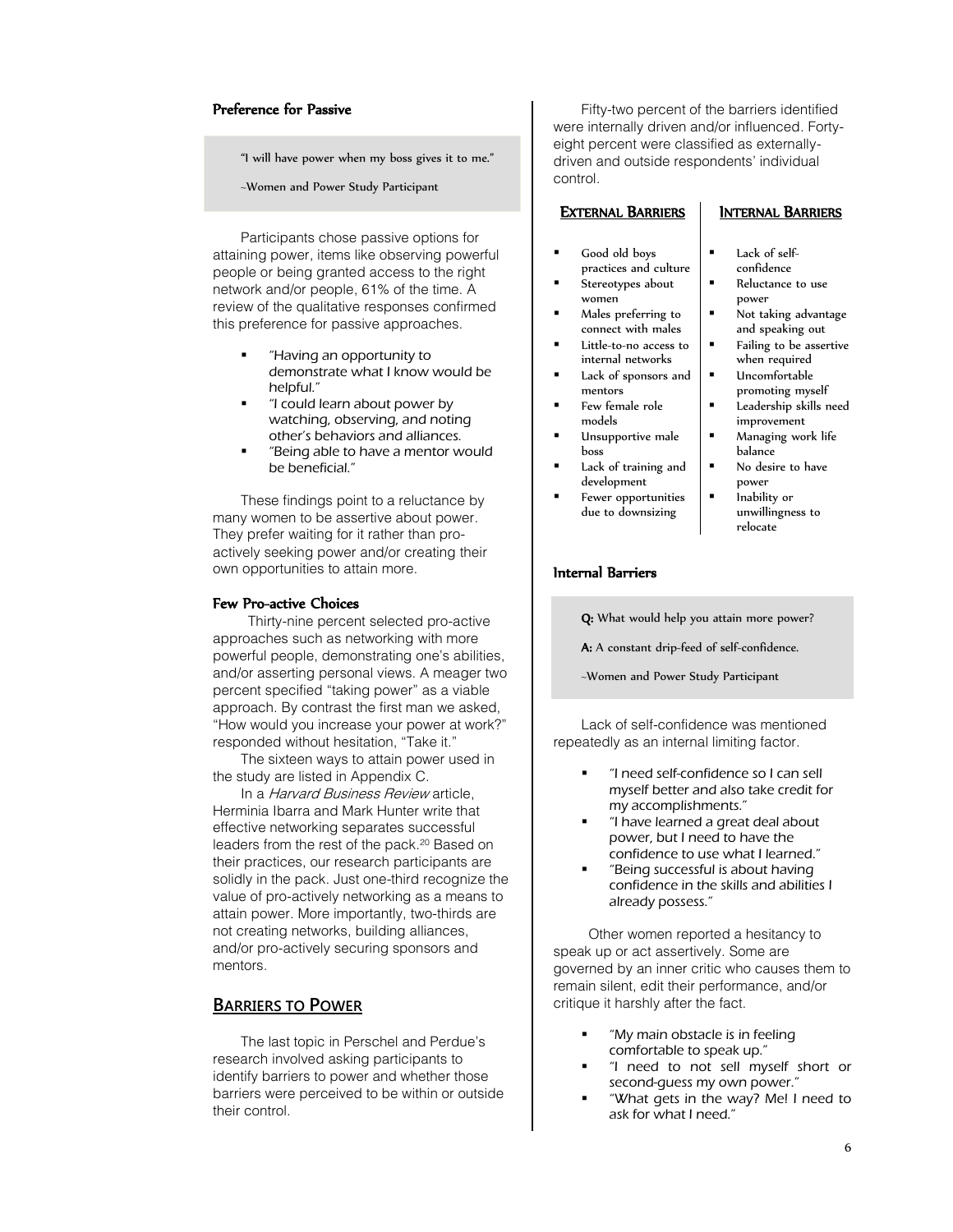#### External Barriers

"It is a boy's world. Competition reigns over collaboration."

~Women and Power Study Participant

Women who understand positional power and who are not encumbered with debilitating self-doubts confront legacy organizational practices and misperceptions that block their way to senior jobs. Thirty percent of the external barriers dealt with stereotypes and predominantly male-oriented organizational practices and culture. As several respondents noted, "It is still a man's world."

Participants described three categories of legacy organizational barriers.

#### 1) Gender stereotypes

- "Very old school thinking that women are not as committed or available to be great leaders."
- "A woman who is direct with feedback, conflict, and escalation is quickly sidelined in her job."
- "The executive in charge has problems with women. Most women in his organization have been fired, quit, or fallen silent."

#### 2) Male bonding which excludes women

- "There seems to be a common 'unspoken language' my male peers speak with male members of our management team that feels like it provides an advantage."
- "My male peers gain and sustain access to the male decision making hierarchy much more easily."
- "Male relationships at the top set the standard for the rest of the senior leadership."

#### 3) Covert and/or overt closed ranks

- "Men seem to align more readily with men when it comes to risk-taking."
- "What is needed? Less power being derived from being part of the 'club'."
- "It is still a man's relationship world unless they take you under their wing."

These legacy issues may contribute to the fact that 60% of participants doubt their ability to achieve the level of power they need for future career success. These same factors may also be in play for the 41% who lack sufficient power to effectively perform in their current job.

Respondents noted a lack of sponsors, mentors, and training as other restricting factors. According to a McKinsey Quarterly report, male mentors often claim they "don't know how to talk to or mentor [women]." <sup>21</sup> In addition, men tend to sponsor other men as they find it harder to build relationships with women because they don't share as many interests. Men may also be nervous about these types of close relationships that could seem inappropriate.<sup>22</sup>

The remaining 18% of external barriers to attaining power relate to legacy cultural issues or existing power models. Perdue and Perschel believe there is a correlation between the legacy cultures and respondents' sense of doubt that they will achieve the power they need to progress.

By choosing to take charge, women can begin the process of altering organizational perceptions and removing systemic barricades that slow their progress into clout positions.

## The Time is Now

When Perschel and Perdue assess their research findings against the "new normal"<sup>23</sup> of business, we see a confluence of hope and opportunity.

## **NEW NORMAL BACK-DROP**

Would the Lehman Brothers fiasco have happened had the firm been called the Lehman Sisters?<sup>24</sup>

With this question lingering in the still turbulent business air, now is the ideal time for business women to step up and into power, and as they do so, to use their individual and collective leadership for change.

### Increased Workplace Presence

- Women comprise  $46.8\%$  of the entire workforce<sup>25</sup>
- 40% of all management jobs are held by women $^{26}$

With their greater numbers in the workplace, women are uniquely positioned to work together, and alongside men, to dismantle legacy organizational barriers and stereotypes.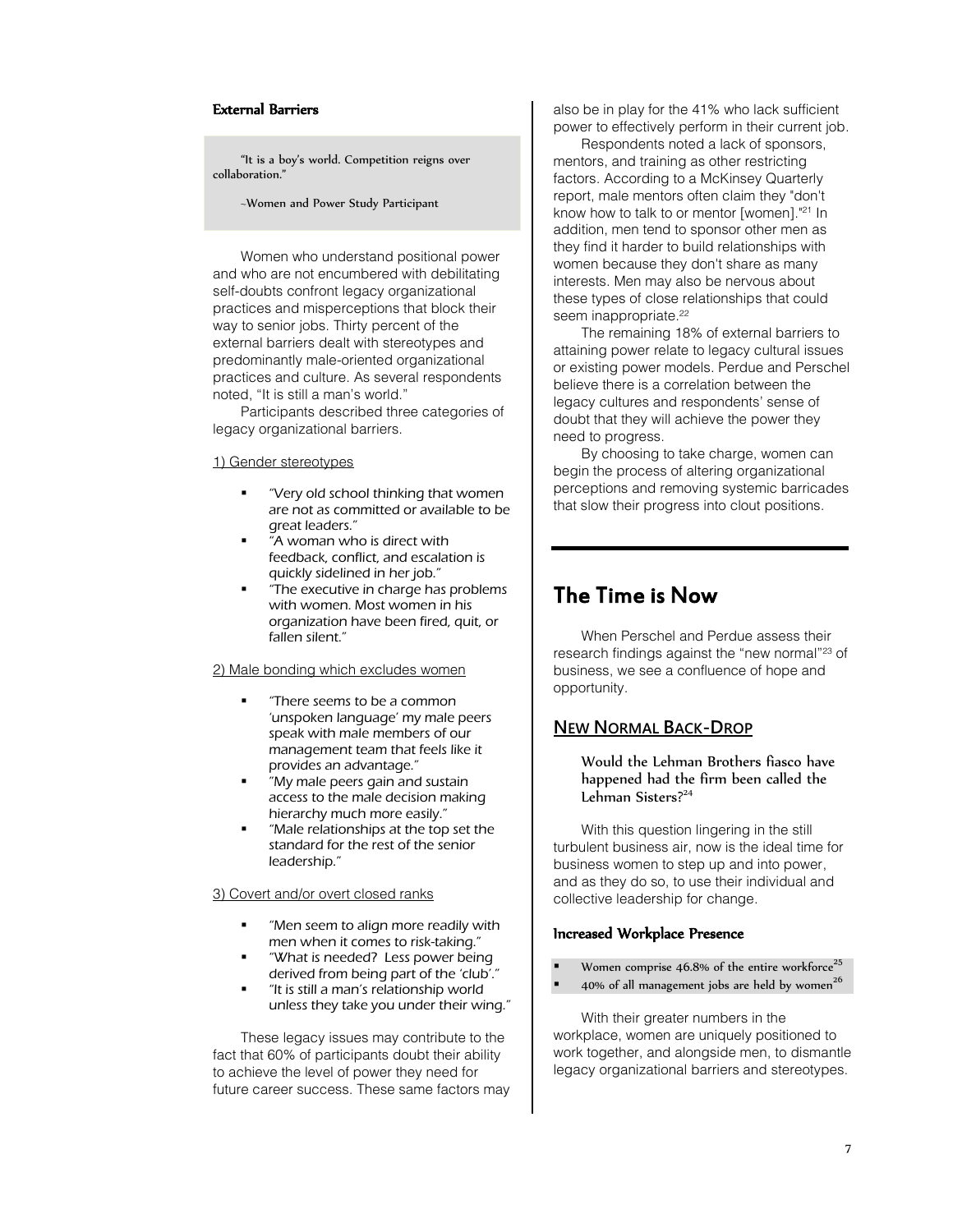### Educational Achievement

- Three women attend college and graduate school for every two men $^{27}$
- Women earn 42% of all MBAs, 59% of bachelor degrees, 61% of master's degrees, and about half of all law and medical degrees<sup>3</sup>

With women securing more advanced educational degrees, they are feeding, filling, and fueling the future talent pipeline.

#### Counterbalancing Skills

#### 71% of employees are disengaged<sup>29</sup>

With their skills in collaboration, empathy, and persuasion.<sup>30</sup> women can bring a counterbalance to the hard skills that have been over-valued and over-used in work places. Soft skills including empathy and collaboration are positively correlated with higher levels of job satisfaction.<sup>31</sup> Emphasizing these undervalued aspects of leadership will positively contribute to reversing the trend of low job satisfaction. 32

## Take Charge and Transform

This report opened by referencing the mix of cultural, organizational, and personal impediments contributing to the improving-yetstill-unacceptable numbers of women in top management jobs. Perdue and Perschel see a rich, exciting, and yet demanding opportunity for women – both individually and collectively – to transform business culture and how leadership is defined and practiced.

Just like the sports team that goes from worst to first by banding together and relentlessly pursuing a common goal, Perschel and Perdue believe women can do the same: step up and into their personal and professional power, band together to earn and claim corporate clout positions, and then revamp organizational stereotypes, cultures, and paradigms.

Perdue and Perschel believe the key to higher numbers of women in top management positions is a "both/and" power proposition in which women take charge of themselves and then move up to take charge in the workplace where they redefine how power is practiced.

If women do want to change the power game for themselves and for others, they must first find a way over, though, and around both the internal and external obstacles deterring their way. Then, women must support one another (and interested men) in reshaping a business world where "power over" is no longer the default operating mode. This change is both a revolutionary and evolutionary process.

#### The Transformational Journey

As women who rose through the executive and senior management ranks, both Perschel and Perdue related to what research participants shared about the factors holding them back.

We tripped over our inner critics while climbing our own career ladders. We have been called names meant to hurt and/or belittle. We have had our share of criticism from those who wanted us to be good girls who accepted the status quo without question. We have had female colleagues co-opt our ideas and steamroll over us to advance their own careers. We have experienced overtly and covertly male-dominated organizational cultures and hierarchies.

On our respective journeys, we received amazing support from both women and men. No one, however, thought to teach us about power. Perdue and Perschel believe power has too long remained a hidden key to senior leadership positions.

So, staying true to our research while applying lessons learned from our own executive experiences, Perschel and Perdue have identified five cognitive, attitude, and skillbased keys for women to master for stepping up and into power, both personal and professional. All five elements can be learned, provided there's a willingness to do so.

- 1) Show up. Stand Up. Voice Up
- 2) Ditch Cinderella
- 3) Forge strategic connections
- 4) Unstick your thinking
- 5) Know power. Be powerful

# Women: 5 Keys to Transform Power

## **KEY #1: SHOW UP. STAND UP. VOICE UP**

Self-limiting beliefs get in the way for many women, halting them on their way to being powerful. Having both a strong sense of selfworth and a belief in one's abilities are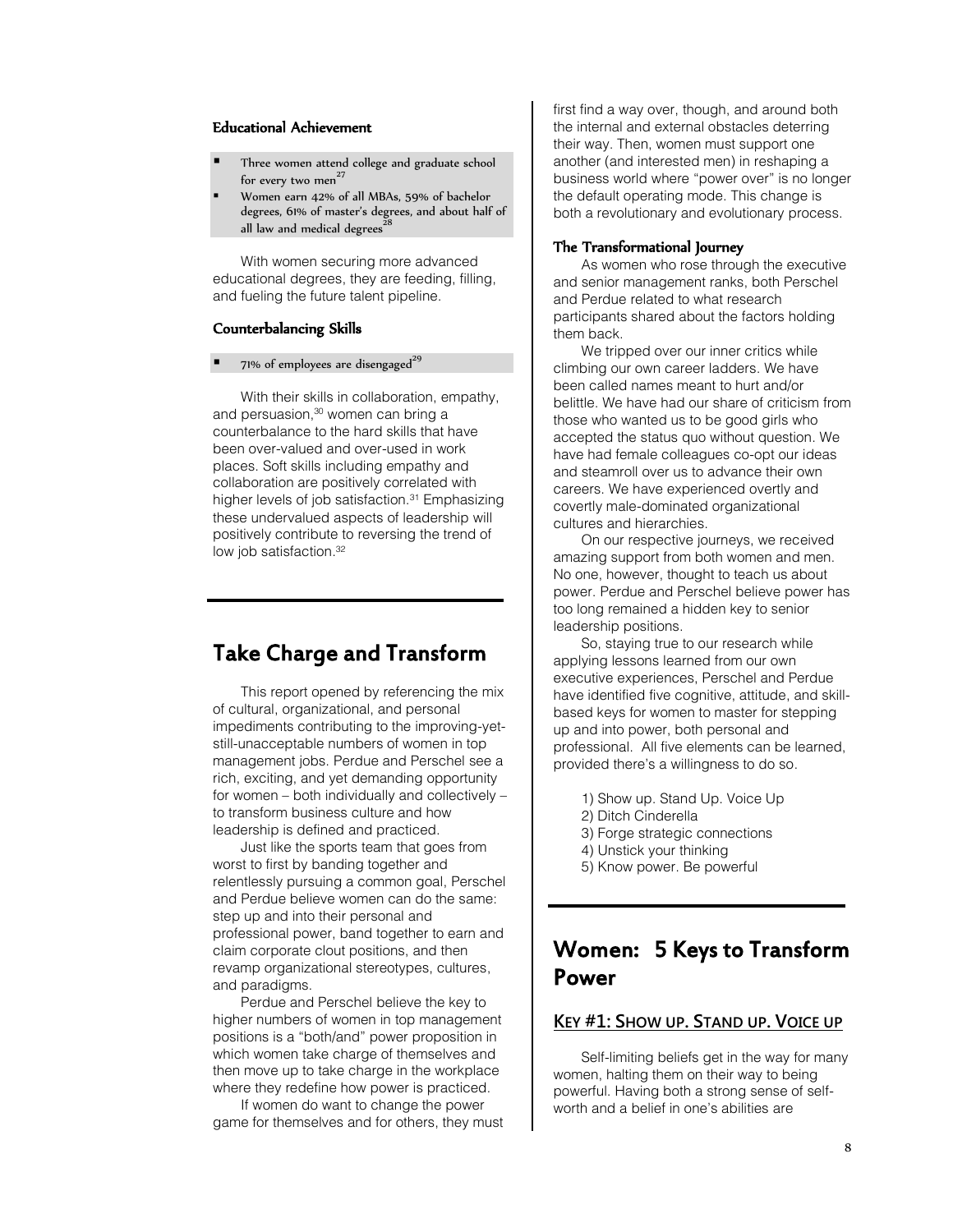essential for gaining the visibility needed to attain and maintain senior level positions.

#### Tame the Inner Critic

"[We all have] a Chief Doubting Officer. Don't let it win. Use it to inspire."

~Nora Denzel, SVP Intuit, Women and Power Study Participant

Psychologists believe that both men and women have inner critics.<sup>33</sup> Perdue and Perschel's study participants affirmed the existence of those belittling, troublesome internal voices perpetually whispering or shouting a litany of "not enough," e.g., not smart enough, not sophisticated enough, not articulate enough, not good enough, and so on.

To be powerful, women must learn to make choices regarding how much control they hand over to their inner critic.

#### Focus on Positive Self-Statements

Women can choose to have a higher level of self-esteem, e.g., how they evaluate their personal worth. Doing so fuels confidence and resilience. High self-esteem includes both thoughts such as "I am competent at xx" and beliefs like "I have a contribution to make and need to use my power to do so."

Saying and believing statements such as "I know I can successfully complete this new project on time and on budget" builds the courage needed to take and use power to create change and drive successful outcomes.

#### Take Risks

Women must also acknowledge their competence in producing results and achieving goals. Doing so involves taking risks like taking responsibility and being held accountable, making a public mistake or two, and setting a higher bar for the future.

#### Stop Apologizing

Women must stop peppering their conversations with power diminishing caveats and apologies.

- I'm sorry to trouble you with this…
- I apologize for taking your time…

 I appreciate your confidence in me, but I'm not sure I can…

Barbara, a senior woman interviewed in the study, reported that her coach had given instructions to call when needed and not hesitate to interrupt her. The first time Barbara did so, she began the conversation by saying, "I'm sorry to bother you but…" Before she could go further, her coach interjected, "Why are you apologizing when I told you to call me anytime? If you are going to have a place on the global stage where you belong, you must learn to command attention. A good place to start is dropping the unnecessary apologies."

A woman's ability to make her presence known, to accept her skills and acknowledge her contributions – and do so without apology – are required building blocks for increasing confidence and power.

#### Understand It Isn't Personal, It's Business

"If you perceive yourself as having power, it affects the way you interact with the world. You approach things as if you have the ability to control, alter, or affect the outcome."

~Women and Power Study Participant

With power comes the need to take issues less personally. Women must be:

- Willing to break free from societal norms and cultural conditioning
- Less focused on being well-liked
- More focused on being selfrespecting and well-respected

Thirty-eight percent of study participants prefer being well-liked to being powerful. This preference brings serious downsides. In Women Don't Ask: Negotiations and the Gender Divide, Linda Babcock and Sara Laschever report that men ask for what they want twice as often as women do and are also four times more likely to initiate negotiations. 34 If one of every three women prefers being liked to being powerful, it is little surprise that that these women need to improve their negotiating skills and the ability to ask for what they want or need. Both are vital requirements for ascending the corporate ladder.

One participant remarked that she wanted "to step up to the plate and ask for what I need without making anyone uncomfortable in the least." Pushing the boundaries of comfort zones and power zones does not happen without leaving one's own comfort zone or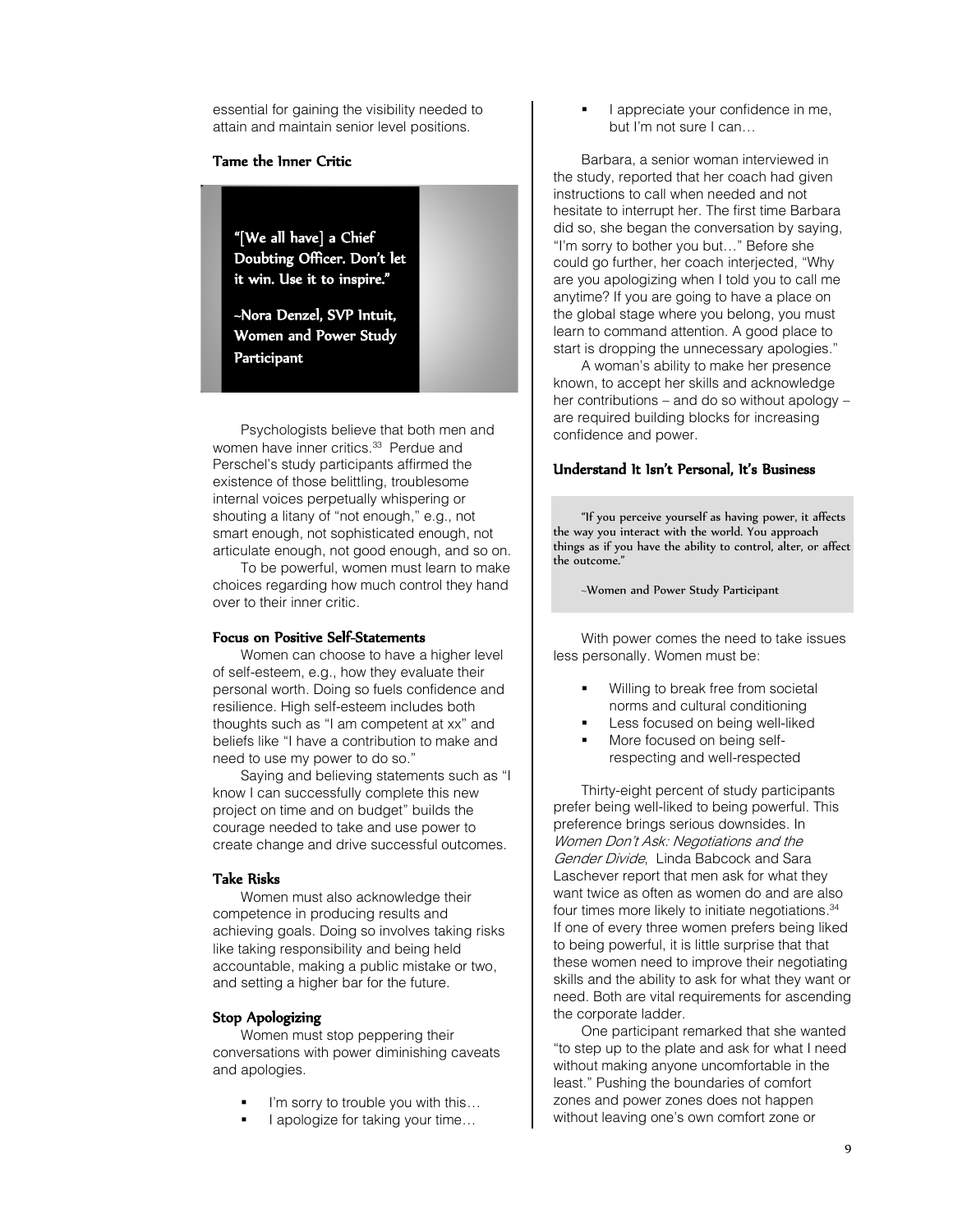pushing others beyond theirs. Women must accept that they will occasionally cause discomfort to themselves and to others.

#### Self-Promote

"I have every intention of determining my future and do not give over that power to anyone. This may be challenging, and I will accomplish it."

~Women and Power Study Participant

Whatever the reason or motivation, many women are quick to advocate for others yet remain silent when the situation calls for negotiating or campaigning on their own behalf. Herein is a double bind<sup>35</sup> that trips up many women in business. Fail to advocate for oneself and be viewed as ineffective but wellliked; or, promote oneself and be labeled aggressive.

According to New York University Professor Clay Shirky, "Self-promotion is a skill that produces disproportionate rewards, and if skill at self-promotion remains disproportionately male, those rewards will remain so as well."<sup>36</sup>

Self-advocacy, negotiation skills, and the ability to highlight one's contributions are musthave tools in a woman's career advancement toolkit. Double bind or not, comfortable or not, advocacy must be coupled with developing thicker skin. Negotiating and campaigning for oneself are normal business practices.

When someone responds with a hardhitting stance or pushes back, it is not an attack on relationships, integrity, and/or individual self-worth. Women must acknowledge, accept, and apply this fact of business life if they are to participate in changing the rules of the power game. It is disingenuous at best and dishonest at worst if women rue their lack of representation in senior level power roles yet fail to proactively advocate for and represent their capacity to be effective in these roles.

Many women are reluctant to discuss their accomplishments and/or the positive results of their leadership choices and decisions, seeing doing so as being boastful and egotistical. Study participant Nora Denzel, Senior Vice President and General Manager Intuit, sees it differently, "Part of doing a great job is communicating to others what you did and how you did it. Find the venue, the platform, and package it. Don't be so modest. The focus is not on you but on the result. Your job is also to let others know about it. If you don't, you will be

an unsung hero forever. Link across and with other groups to share. Then go further up. Package it so it's readily available. Ideas flow freely from person to person [to create] epiphanies of scale."

## **KEY #2: DITCH CINDERELLA**

Perschel and Perdue have a message for women like some of those in our study, and we reference Cinderella's story to share it. Too many women are submissively waiting for a corporate prince to deliver the "power shoe" to them. Women cannot passively wait on the business sidelines, hoping that organizational cultures will somehow change such that the odds of securing power and senior policymaking positions will magically improve.

> "At a conference no one was sitting next to the CEO, so I grabbed the empty chair and talked to him when no one else dared. He is just a man."

~Shayna Joson, Managing Director, Societe Generale, Women and Power Study Participant

Women must engage. They must initiate the necessary yet challenging metamorphosis of legacy cultures from a "good old boy's club" to a more inclusive environment. As women see opportunities for organizational power, they must boldly seize them.

For those interested in learning from cultural archetypes, Perdue and Perschel suggest Dorothy from the Wizard of Oz as a replacement for Cinderella. Dorothy, a woman on a journey, assisted Lion, Scarecrow, and Tin Man to discover their own hidden sources of power. She also overcame her false belief that the wizard would send her home to her true self. With Glinda as her guide and mentor, Dorothy learned that – all along – she had the power to take herself home. The lesson here for all women (and men) is that they control their lives and careers.

Pro-active engagement requires leaning into change and assertively expanding one's comfort zone. So: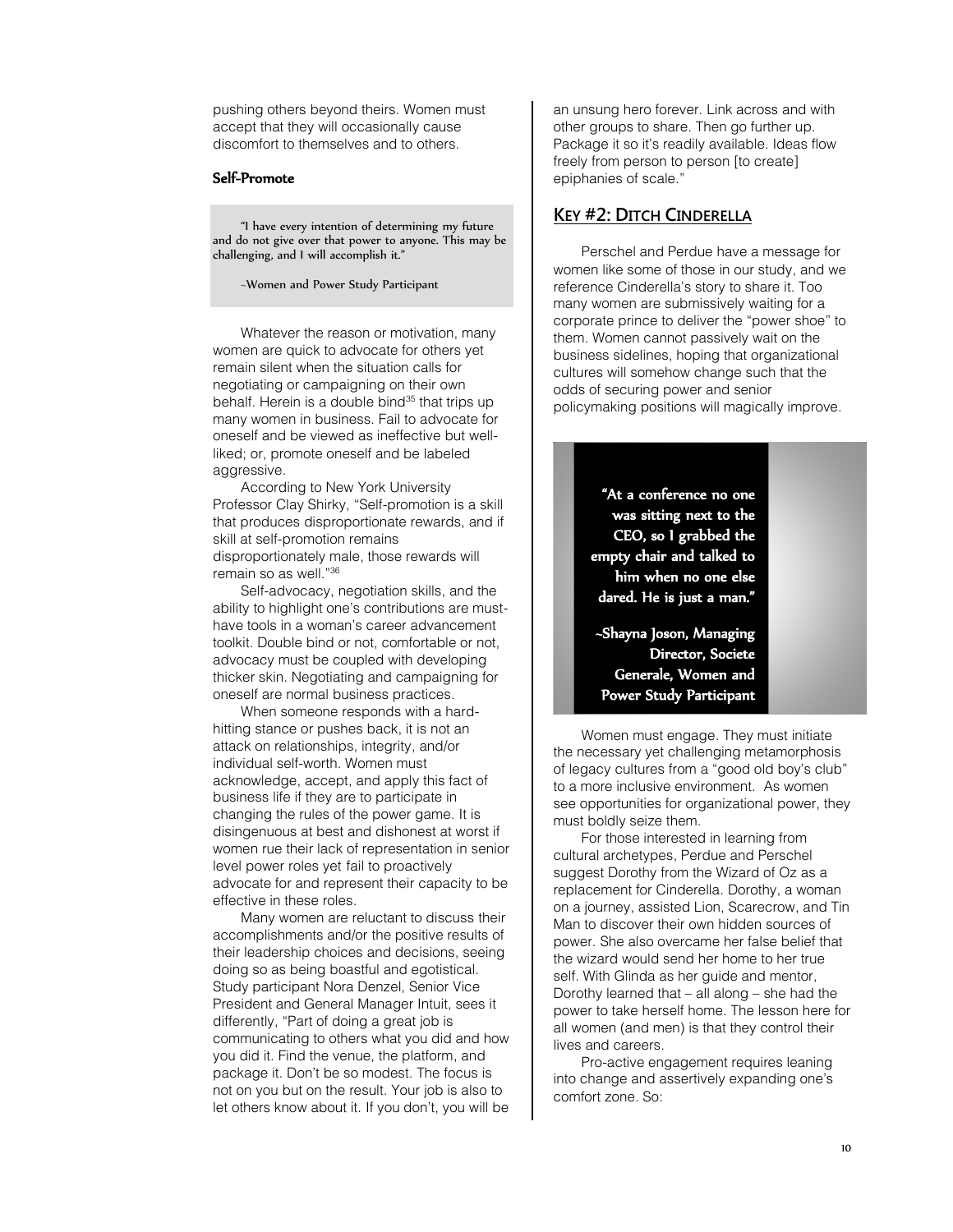- Stop waiting for a mentor or sponsor to find you; go out and recruit one
- Introduce yourself to a company executive you want to meet rather than wait for someone else to introduce you
- Observe those in power to understand how they use it; then apply what you learned and do it better, your way
- Abandon the wish to be given more opportunities; create your own
- Take a risk and raise your hand for a demanding and visible project

## **KEY #3: FORGE STRATEGIC CONNECTIONS**

#### Strategic Networks

Presuming competence and performance, Perschel and Perdue believe connections – both who you know and who knows you – to be the currency of the work place, particularly at higher levels. To fill more than three percent of Fortune 500 CEO positions, <sup>37</sup> women must become masters of strategic networking as well as building alliances and coalitions.

Strategic networks cover a wide range of personal and professional needs. Perdue and Perschel identify seven diverse elements – brokers, partners, sponsors, mentors, experts, fans, and family and friends – for the most impactful networks.

Business (and life) regularly delivers complex problems and situations. Having taken the time to build and sustain a multi-faceted network prepares women to competently face and solve those demanding issues. Building one's network also means knowing who the experts are and developing relationships long in advance of asking for a favor and/or support.

#### Short-term Coalitions and Alliances

At the risk of being labeled unfeeling, Perschel and Perdue ask women to move beyond expecting every contact to become a friendship or long-term personal relationship. We advocate that women begin forming collaborative short-term alliances and coalitions designed to drive specific results.

Do so by engineering small groups of people who share one or more common interests, then leverage the groups' collective knowledge, skills, abilities, and connections to drive positive change and/or achieve win-win outcomes.

Coalitions and alliances will be transitory as the composition of the group changes with the timeline and nature of the work involved. While the groups will be temporary and projectfocused, an opportunity exists to transform

"In the early stages of your career, you have to get your ticket punched for being an expert, especially by your boss. As you move on, you gain credibility by being 'best work friends' with and by forming partnerships with subject matter experts."

~Sophie Vandebroeck, CTO, Xerox, Women and Power Study Participant

business culture by modeling competencies such as fostering collaboration, encouraging diversity of thinking, and promoting thoughtful two-way communications. Members who enjoy both the process and results of working in this manner will likely apply these approaches elsewhere, thus furthering business culture change.

Connecting is a far-ranging and strategic bridging action required for reshaping stereotypical thinking and ultimately remaking business culture.

#### Support Other Women

When Perdue or Perschel tell the following story at women's conferences and workshops, heads nod in recognition:

Have you ever been the sole woman in a meeting and spoken up only to be ignored or negated? Then, within minutes, one of the men at the table says almost the same thing as you did (this is where heads begin to nod) and is lauded for his fabulous idea?

Imagine how powerful it would be to have not one, but two, colleagues in the meeting take up your topic and advance the discussion and/or point out that you had offered the same thought just moments before. This is the power of the Rule of 3, a standard co-authored by Dr. Anne Perschel in her corporate work. Why is the Rule of 3 encouraged? Because research shows it takes at least three members of the "other" group, i.e., women or other minorities, speaking up to brave the spotlight and to ensure they will be heard.<sup>38</sup>

To begin transforming business culture, women can share their strategic plans,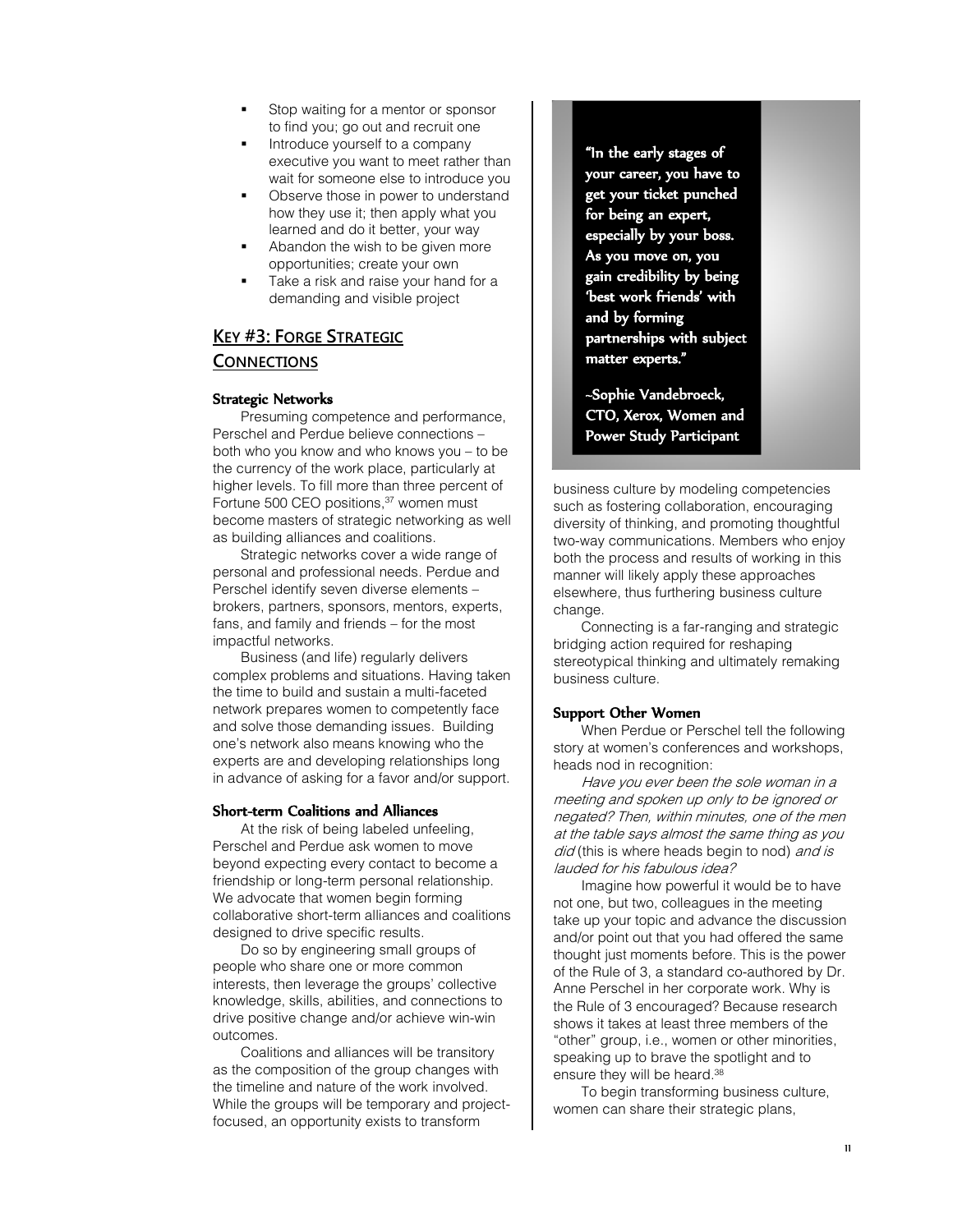initiatives, etc. with a minimum of two other female colleagues. All three (or more) agree to review, critique, support, and advance one another's ideas whenever the opportunity arises. This trio can and should tap men who champion women as well.

One voice at the table is a token – lonely and easily ignored. Two voices are just the gals chatting. Three voices is a game-changing chorus not easily ignored.

Some rightfully question women's ability to support one another, so it is important to understand why this is the case. Dr. Elaine Yarbrough, study participant, says the "snarky" comments and catfights for which women are infamous are rooted in low levels of power. Believing themselves to be without the authority to take on those who do have power, women attack one another as they establish a female pecking order, a common behavior among the chronically low-powered.<sup>39</sup>

"Consciously work to bring other women into power with you. That is how you create sustainable and meaningful change."

~Jennet Robinson Alterman, Executive Director, Charleston, SC Center for Women, Women and Power Study Participant

## **KEY #4: UNSTICK YOUR THINKING**

Through a mix of practices, society and business have conditioned – and rewarded – both males and females to rely heavily on "either/or" thinking. As noted earlier, many study participants apply a limiting "either/or" mindset relative to power.

Either/or answers are appropriate for resolving singular problems having a specific end point (*Do we pursue the merger or not?* as an example). However, many workplace issues are paradoxes requiring "both/and" thinking.

Business women learning how to be both well-liked and powerful is a prime example of a paradoxical approach as both attributes (being liked and powerful) are valid and necessary for success, although they are often seen as being mutually exclusive. Perschel and Perdue call this both/and orientation inclusive thinking.

Business requires inclusive thinking to progress and innovate in today's complex, fastpaced, global environment. In a 2009 Harvard Business Review article, "Moon Shots for Management", Gary Hamel, author and management expert, underscores the importance of this agile mindset.

"Organizational success in the years ahead will hinge on the ability of employees at all levels to manage seemingly irreconcilable trade-offs – between short-term earnings and long-term growth, competition and collaboration, structure and emergence, discipline and freedom, and individual and team success."<sup>40</sup>

With their skill in being flexible, <sup>41</sup> women have the capability to move past "either/or" thinking as it applies to power, augmenting it with inclusive "both/and" thinking and orientation to power. A Stanford Graduate School of Business study affirms this inclusive both/and style is feasible for women and makes them more successful.

"The women in this [Stanford] study received one-and-a-half more promotions than men who did not practice 'both/and' behaviors, and three times as many promotions as 'masculine' women…affirming that masculine behavior alone does not garner success. In the business world, women who are aggressive, assertive, and confident but who can turn these traits on and off depending on the social circumstances get more promotions than either men or other women. The interesting thing here is that being able to regulate one's masculine behavior does not simply put women on par with men; it gives them even more of an advantage."<sup>42</sup>

## **KEY #5: KNOW POWER. BE POWERFUL**

Power is not inherently mysterious or evil or self-serving. It is simply the neutral authority to achieve outcomes by deploying resources to drive change. Power is readily available from a multitude of sources if one has the courage and foresight to take it and use it.

To transform the power game, women must know its current rules and definitions. Without appropriate knowledge, it is only by accident that one produces the desired results. To this end, Perdue and Perschel believe women in business must be well-schooled as to what power is, how to think about it, and how to use it. Once women understand power and overcome their internal obstacles surrounding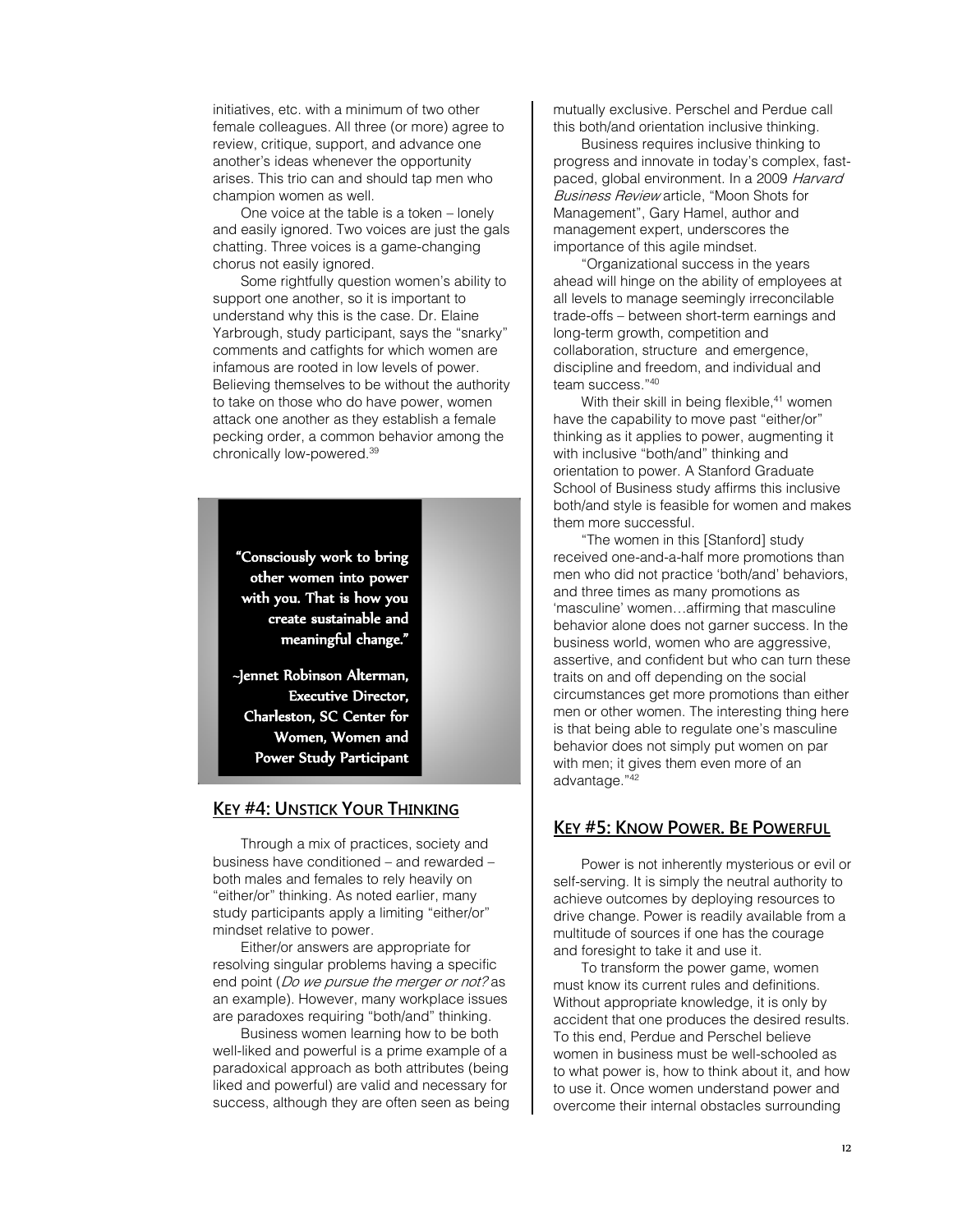it, they can succeed in earning more senior level positions.

#### Develop Authentic Power

Perschel and Perdue's study shows that many women do want more power. To this end, they must choose to take power and be powerful while being true to their feminine nature. Perdue and Perschel do not advocate that women imitate masculine behaviors. We believe there is ample room for both men and women to be true to who they are and to what works best for them. We also believe women can be assertive, confident, and powerful without sacrificing their femininity.

Libby Sartain, former CHRO for Yahoo! Inc., provides sound advice on this matter, "So much of what it takes to be a leader has been historically defined by men. And while I was determined to be a leader, the last thing in the world I was going to do was to try to be like a man so that I could be taken seriously. I had to continue to be myself and create a leadership style that worked for me."<sup>43</sup>

Margaret Seidler, author of Power Surge: A Conduit for Enlightened Leadership, offers further insight, "Competition in the 21<sup>st</sup> century demands a capacity to manage both complexity and ambiguity. As such, women need to supplement their natural grace with power. It is not about giving up grace. It is about having both." 44

#### Change Power Paradigms

I

Perschel and Perdue understand the times were such that men created and dominated business for years. As a result, it is only natural the institutional methods and mindsets that evolved were, and remain, male-centric.

However, it is time for these prevailing views, practices, and systems of thinking to change. It is now time to integrate multiple perspectives to create a new business culture. One need look no further than the ongoing financial debacle to recognize these institutional models and beliefs like bigger is always better, more and more profits as the goal, etc., must shift.

This change will be facilitated by women (and men who think differently): first shifting their own view of power and then by creating new definitions of success within the business domain.

# CEOs: 3 Keys to Transform Business Culture

Because systems tend to maintain the status quo,<sup>45</sup> business culture change requires intentional actions not just by women but by current leaders as well. As such, for those currently in the seats of power, Perdue and Perschel offer three practices to catalyze business culture change:

- 1) Make gender balance real
- 2) Remake leadership
- 3) Walk the talk: develop women leaders

### **KEY #1: MAKE GENDER BALANCE REAL**

Earlier in this report, Perschel and Perdue referenced the Rule of 3 and having a 30% presence of women in senior roles. Senior executives committing to – and achieving – these goals demonstrates real commitment to gender balance, not for its own sake, but as a way to change the leadership conversation and the business culture.

More women in senior leadership roles has been correlated with a substantial increase in total return to shareholders, <sup>46</sup> which is also a pay-for-performance metric for CEOs. <sup>47</sup> Why then are so many heads of companies leaving money on the table by failing to hire, develop, and promote more women for clout positions on senior leadership teams?

McKinsey & Company's 2011 report Changing Companies Minds about Women presents lessons from companies, such as Pitney Bowes, that achieve better results in moving qualified women up the ladder. The authors state, "Committed senior leaders are of course central to such efforts, which can take many years. If you're personally committed, you can catalyze change that will improve not only your company's treatment of women but also, in all likelihood, its business results." 48

In the early 1980s, Pitney Bowes CEO George Harvey learned the most productive newly-hired salespeople were women. Curious to understand why, he visited sales offices and discovered women "writing personal notes to their customers with a lot of conviction" – a practice that was revealed to drive sales.<sup>49</sup>

According to Pitney Bowes executive vice president Johnna Torsone, Harvey's recognition of the value of these committed women touched off a wave of change. Torsone says Harvey became "determined to open up an environment that allowed people to come in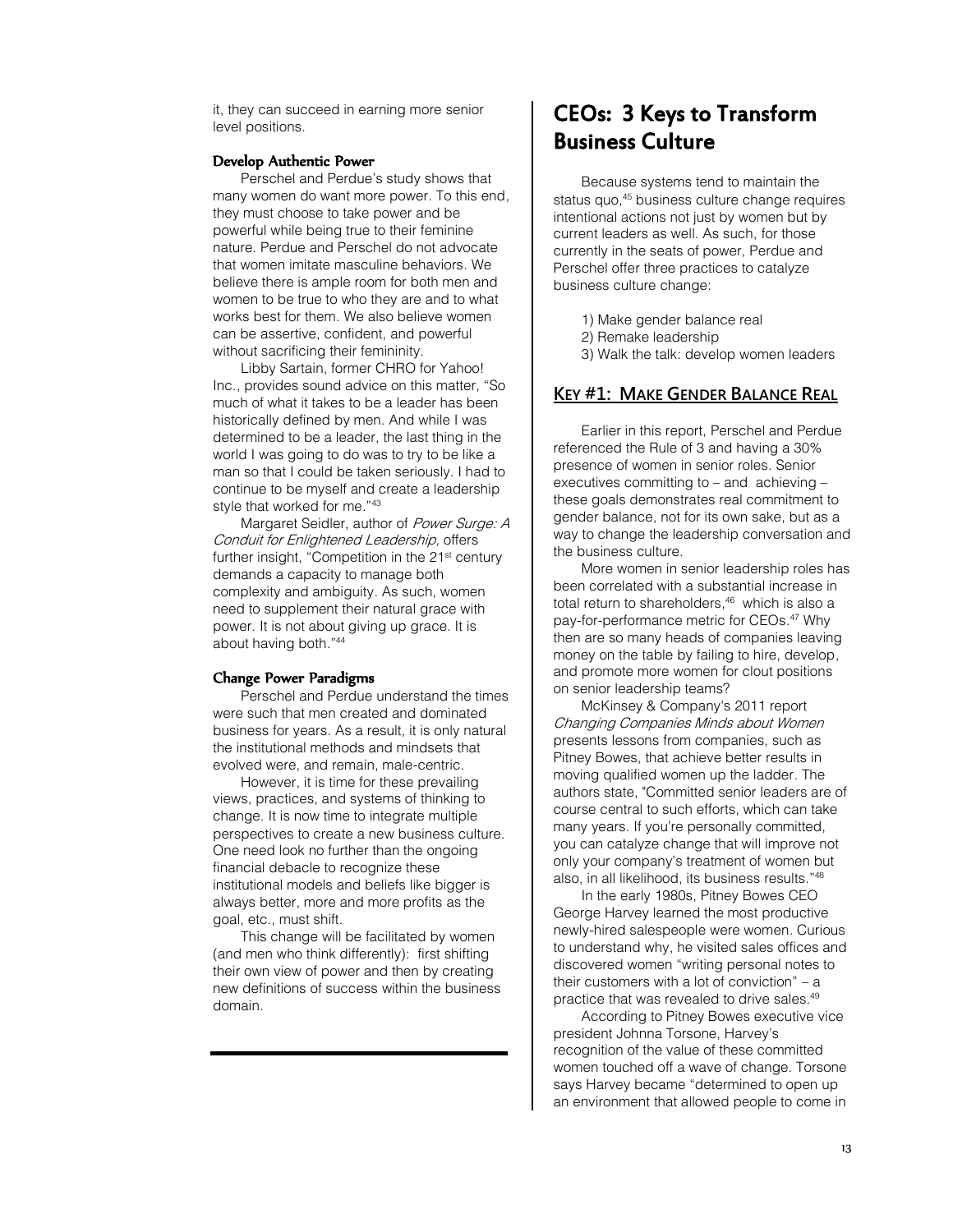who hadn't had a true opportunity on a level playing field."

They would be motivated, he reasoned, and their success would "increase the competitive environment for the men and for everybody else in the organization." Torsone explains that this "was an HR strategy that used known practices to drive business." 50

## **KEY #2: REMAKE LEADERSHIP**

A client organization values long hours at the office. Office lights on after 8 PM, empty pizza boxes, and availability for impromptu meetings are symbols of dedication to the organization.

The CEO is concerned that there are no women above the manager level. He is initially shocked by the suggestion that his expectation for regularly working evenings and weekends could be covert discrimination.

"If your wife worked here, who would shuttle your children to soccer practice and put them to bed at night?"

After a long pause, he replied, "I never thought of it that way before. Perhaps I should be asking why my people need to put in the long hours to 'pull the rabbit out of the hat' so to speak. I'm valuing the wrong priorities, and unknowingly limiting opportunities for women."

#### Identify New Attributes

The attributes of leadership require reexamination, not only to advance women – although the changed criteria will have that effect – but for the company to succeed.

The fabric of leadership has been woven almost entirely of traits typically associated with masculine archetypes, such as being dominant, competitive, and task-oriented.<sup>51</sup> As current quantitative and qualitative metrics, e.g., unemployment, women in CEO roles, employee engagement, and job satisfaction, illustrate, this fabric is frayed.

Women and like-minded men can repair this leadership fabric by integrating "power with" abilities, such as collaboration, emotional intelligence, relationship building, and intuitive thinking with "take charge" skills. Both men and women must collaboratively create these new leadership definitions.

#### Change the Conversations

Despite decades of effort to increase the number of women in senior leadership roles, this corporate metric has not moved significantly. Perdue and Perschel, in addition to the thirty diversity experts consulted for the McKinsey report, believe that unconscious bias must be addressed in order to reach a tipping point where forward momentum becomes unstoppable.

Take the example of finding mentors and sponsors who play a critical role in the upward movement of most high level leaders. Women do not benefit from these relationships to the same degree as their male counterparts.<sup>52</sup> Why? Fear of being politically incorrect prevents the male mentor or sponsor from talking about discomfort he may feel about the relationship or being with his female mentee in certain settings.

To change business culture, these conversations must take place openly, honestly, and without fear of being judged or made to feel ashamed. The McKinsey Changing Companies Minds about Women report concurs: men tend to sponsor other men, find it harder to build relationships with people when they share fewer common interests, and sometimes are nervous about forging a close relationship that could seem inappropriate.<sup>53</sup>

#### Create New Stories

Culture is transmitted through stories, so new stories are required to change it. In The Coast Guard Charts a Course for Enterprise Change Management, Steve Wehrenberg. PhD, illustrates the power of this approach. History has determined that most, if not all, the leadership lore involves stories of men and masculine attributes. 54

Senior leaders must therefore be intentional yet subtle about seeking, finding, and communicating new stories of women and men who successfully lead by practicing the newly-defined leadership attributes. These stories must appear everywhere: in company newsletters, at meetings, informal settings, and in the press.

#### Align Goals, Performance and Rewards

Innovation, market competitiveness, and maximizing profitability are on the line for businesses, so having more women in more clout positions is a natural factor in the equation for success. Just as they are held accountable for earnings growth and other key performance indicators, CEOs must hold themselves and the organization's leaders accountable for real results in closing the senior level gender gap.

Results for closing the gender gap must be measured, posted, and do more than sound good from a PR perspective. CEOs and organizations must deliver on a promise to move key metrics, including more women in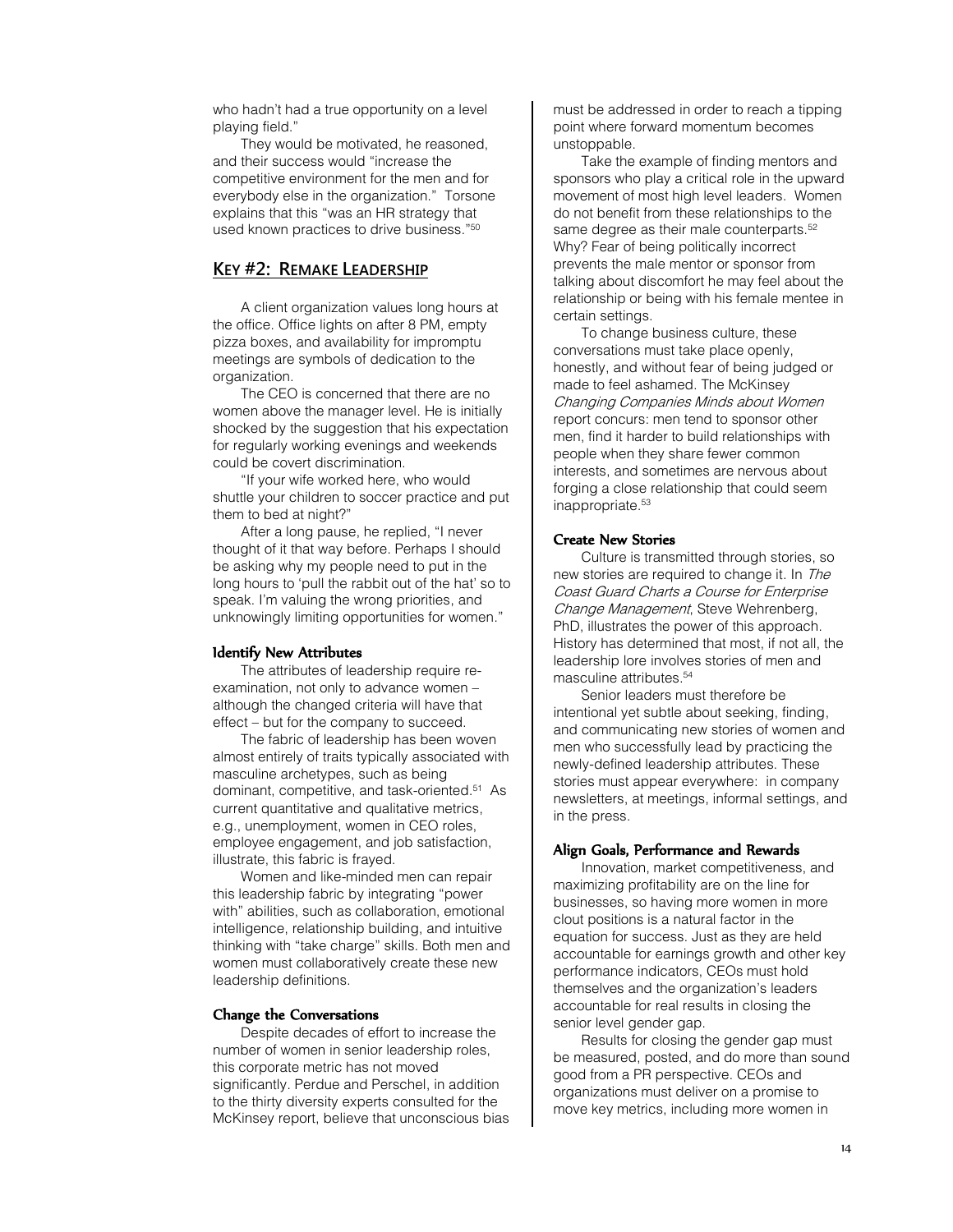important senior roles, in a meaningful and sustainable way.

McKinsey's findings support setting goals, accountabilities, tracking systems, and rewards to align with advancing women.

- PepsiCo tracks women's progress at all levels and shares the results in its talent review processes<sup>55</sup>
- Since the 1980s, the Time Warner CEO raises the gender conversation at every operating and management review<sup>56</sup>
- Pitney Bowes scores each division's diversity plan and, like Time Warner, bases bonus decisions, in part, on an executive's success in promoting diversity<sup>57</sup>

## **KEY #3: WALK THE TALK: DEVELOP WOMEN LEADERS**

The December 2010 Women's Leadership Development Survey conducted by Mercer in conjunction with Talent Magazine and Diversity Executive magazines reveals that 71% of firms do not have a clearly defined strategy or philosophy to develop women for leadership roles. <sup>58</sup> Given the potential for improved financial performance, leaders have a fiduciary responsibility to close this gap. To do so, CEOs must call for and support:

- Development programs to embed new leadership skills that include "power with" as well as "take charge" skills
- Formal mentor, sponsor, and coaching programs that include giving special attention to advising mentor and sponsor pairs on the importance of having the difficult, sensitive, and "politically incorrect" conversations; then holding mentors and sponsors accountable for "her" success
- Programs that provide opportunities for challenging assignments and exposure to both line and staff positions
- Bias-free performance evaluations coupled with ongoing candid feedback

These development programs must be created, maintained, monitored, and measured with the same degree of rigor applied to other strategic initiatives.

# A Call to Action

The gender gap will close when CEOs make it a business imperative to do so. As executives take their stand, women must also show up as confident and visible, take charge of themselves and their careers, connect strategically, adopt inclusive thinking, and understand the dynamics of power.

Women choosing to band together in the individual and collective pursuit of power and CEOs committing to transform business culture will produce far-ranging positive impacts for women, men, organizations, and society. Seeing more women in more CEO and other key positions is much more than a game of numbers. It will be the culmination of the evolutionary and revolutionary transformation of the power paradigm such that:

- Women and men throw off the shackles of social and organizational conditioning to exercise all their leadership muscle, working side-byside with men in positions of authority to solve complex business problems
- Organizational cultures evolve and expand to incorporate a wider spectrum of both take care and take charge behaviors and actions
- Business processes, results, and profits improve because a wider perspective has been used

This change will not be easy nor will it be quick, as is the case with most worthwhile endeavors. So, if you are a woman in business who understands that power means the ability to change paradigms for the collective good, now is the time for you to act. If you are a CEO drawn to reshaping business culture, redefining leadership so "power over" is no longer the default operating mode, and improving financial performance, now is also the time for you to act.

Most of all, Perschel and Perdue hope that women, men, and CEOs everywhere will be inspired to first step up and into their personal and professional power; and then help others around them, whether female or male, to do the same, with everyone focused on creating a positive new model of power and business success.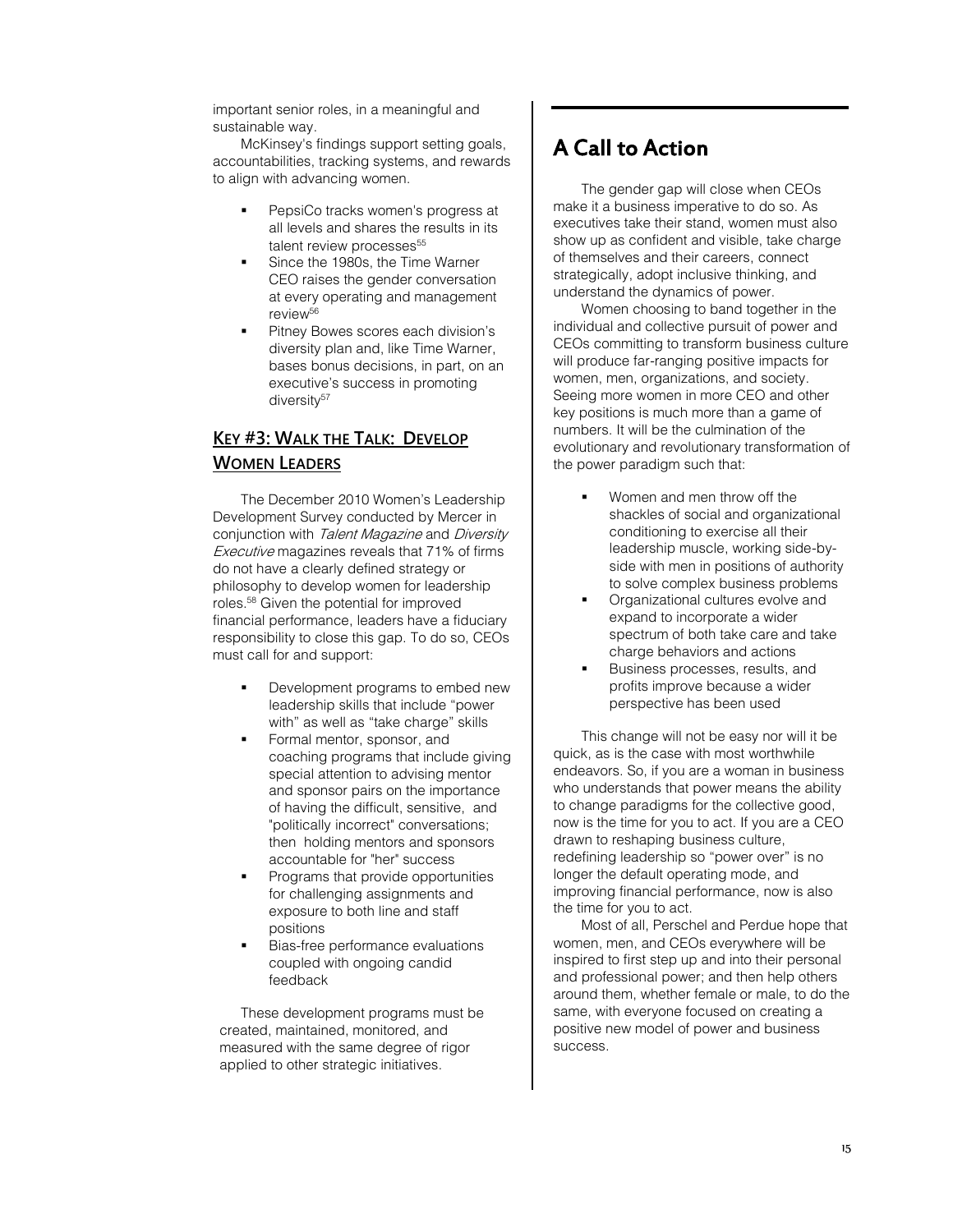

# Appendix A: Electronic Research Participants





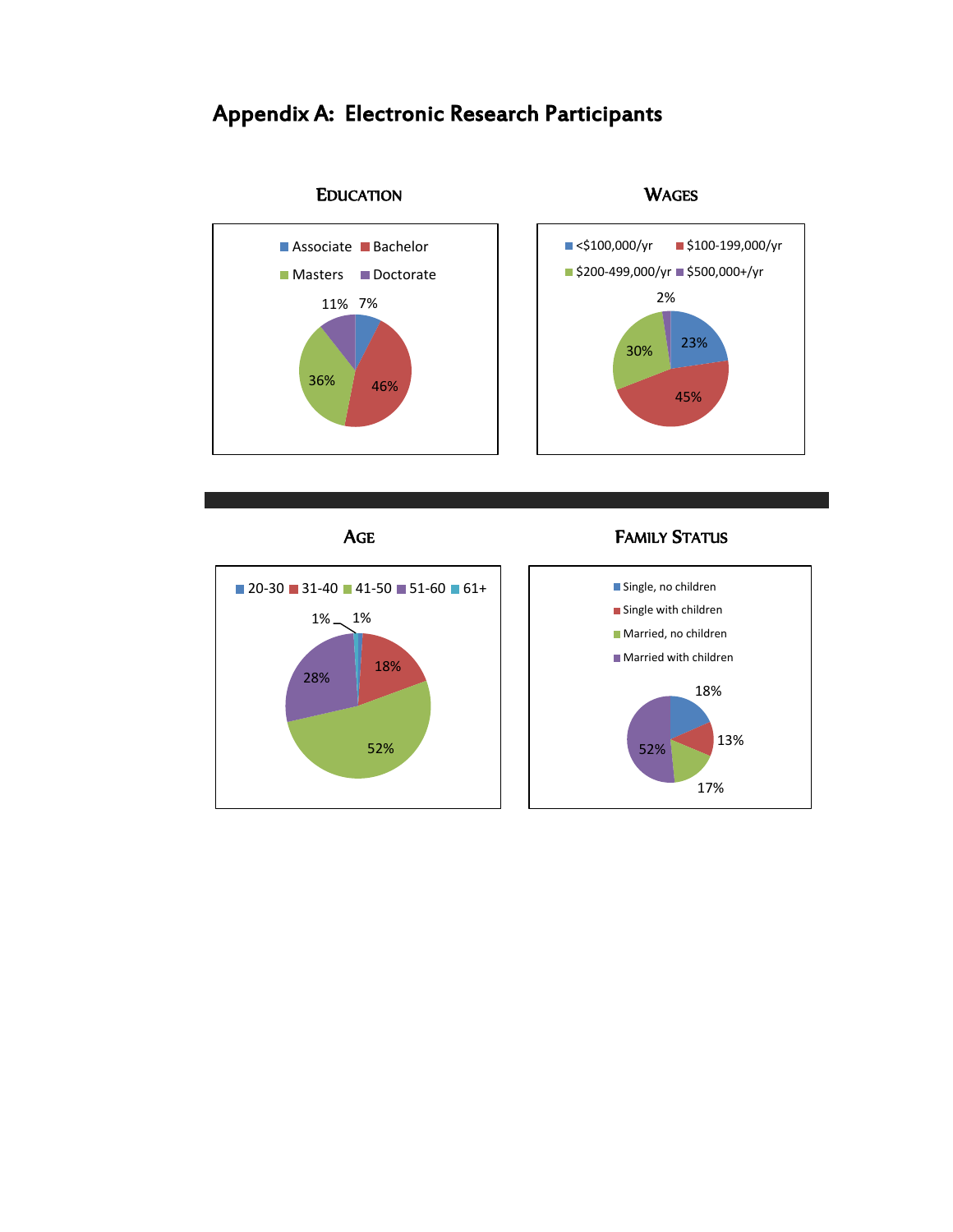# Appendix B: One-on-One Interview Questions

The senior level executive women who participated in Braithwaite & Germane's one-on-one interviews were asked the following questions.

- How do you define power? What thoughts and feelings come to mind about the topic?
- Please share if you aspired to power, or if it happened in an organic way. Explain either way.
- What or who influenced you such that you aspired to and achieved powerful roles?
- During the course of your career, what did you do, or conversely not do, that accounts for the degree of power you've attained?
- Is there anything you wish you had done differently? Some key lessons you've learned?
- What advice do you have for professional women about attaining positions of power? About being powerful?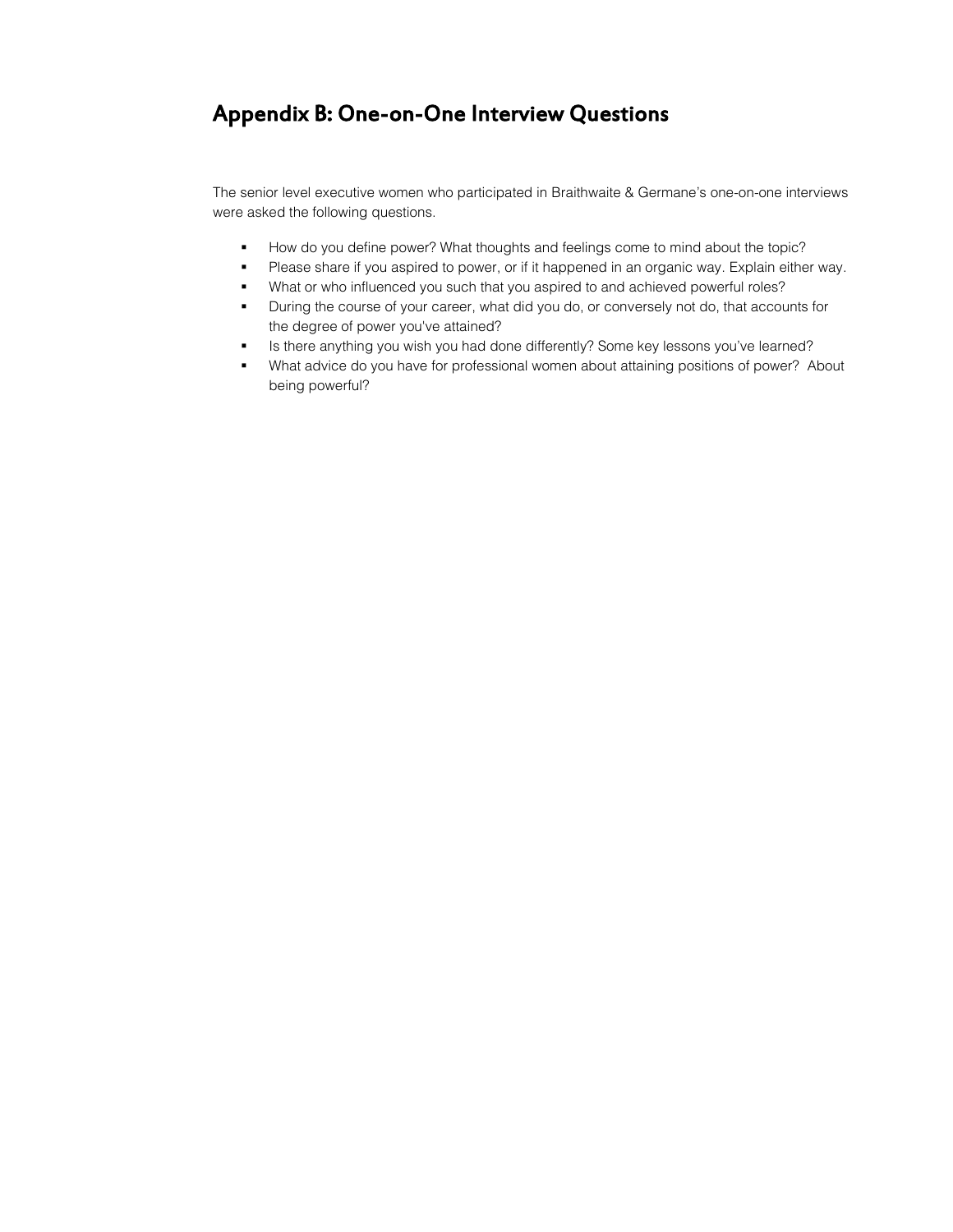# Appendix C: Methods to Attain Power

## PROACTIVE/SELF-INITIATED METHODS **PERCENT SELECTING**

| Proving myself through my accomplishments<br>Associating myself with more powerful people<br>Acting more powerfully<br>Speaking up, asserting myself, using influence<br>Taking more risks | 7.8%<br>6.4%<br>5.0%<br>3.2% |
|--------------------------------------------------------------------------------------------------------------------------------------------------------------------------------------------|------------------------------|
| Taking power                                                                                                                                                                               | 1.8%                         |
| <b>TOTAL</b>                                                                                                                                                                               | 39.4%                        |

| PASSIVE METHODS                                                       | PERCENT SELECTING |
|-----------------------------------------------------------------------|-------------------|
| Observing powerful people<br>Having greater access to people in power | 13.5%<br>9.2%     |
| Having access to the right people                                     | 8.5%              |
| Having a mentor                                                       | 7.8%              |
| Being given more opportunities                                        | 5.3%              |
| Having training                                                       | 4.6%              |
| Having a coach to help me                                             | 3.5%              |
| Receiving encouragement from others                                   | 3.2%              |
| Having access to the right network                                    | 2.9%              |
| Being allowed in the old boys club                                    | 2.1%              |
| <b>TOTAL</b>                                                          | 60.6%             |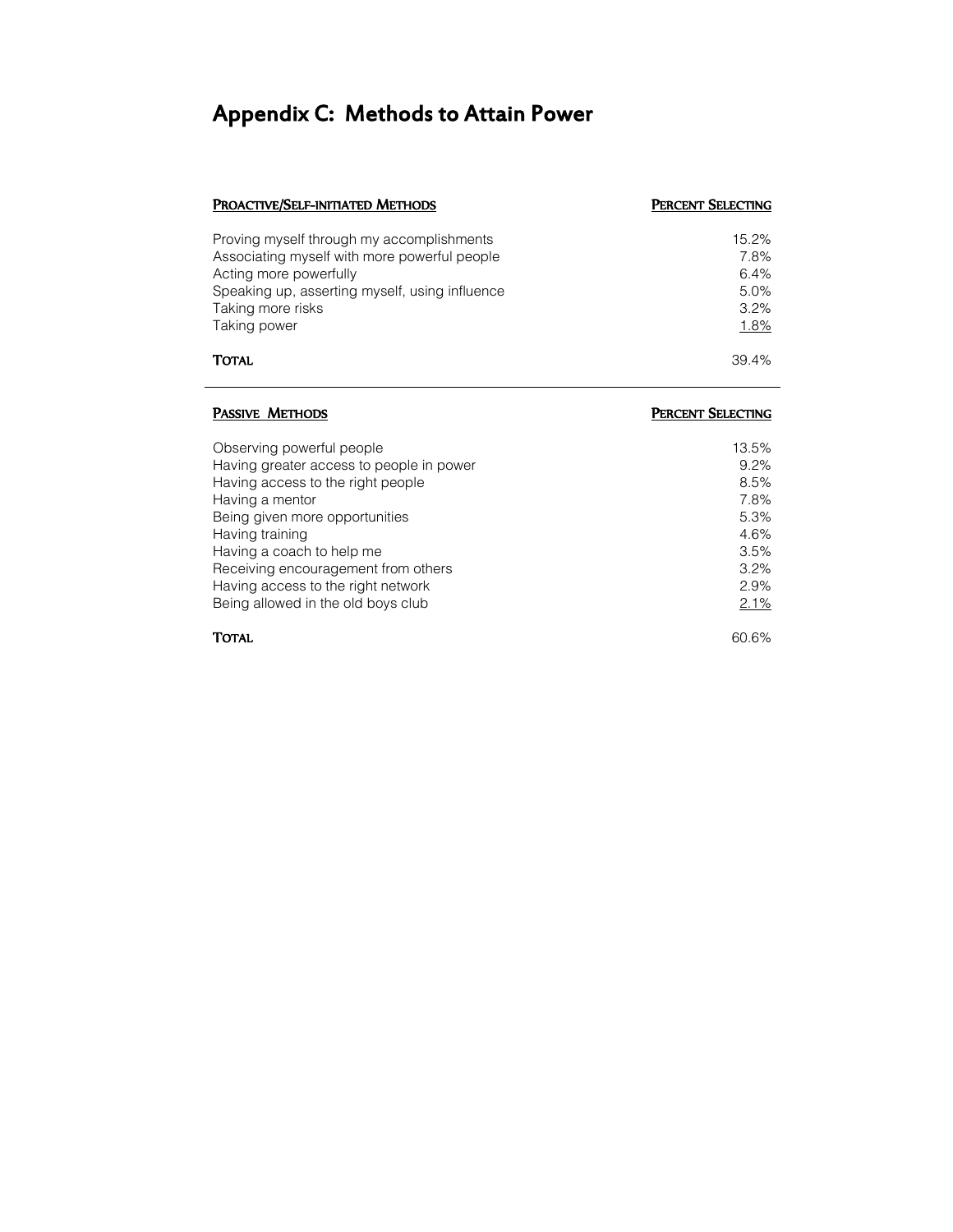## Appendix D: Jane Perdue and Dr. Anne Perschel





**Jane Perdue Principal Braithwaite Innovation Group jperdue@braithwaiteinnovationgroup.com 843.810.6777**

**Dr. Anne Perschel President Germane Consulting aperschel@germaneconsulting.com 508.799.9595**

Jane Perdue is a leadership and women's issues consultant, speaker, writer, and Principal, Braithwaite Innovation Group, a female-owned professional and organizational development company. Prior to joining Braithwaite, she was a vice president for fifteen years at Fortune 100 telecommunications companies including Comcast and AT&T Broadband. Throughout her corporate executive and entrepreneurial careers, Jane put her MBA to good use managing both \$25 million budgets and tens of thousands of employees, as well as creating strategy, negotiating labor contracts and creating numerous leadership development programs, many exclusively for women.

Jane is on the Board of Directors for the Charleston, SC Center for Women, the largest women's skill development center in the state, and created/manages their new Women's Leadership Institute. She blogs at LeadBIG, writes for the Charleston, South Carolina Post and Courier newspaper, and her articles have been featured in SmartBrief and Insights. Her first book, Yes You Can!, a leadership anthology co-authored with Warren Bennis, et al., was released in 2010. A former Women in Cable Telecommunications Board Member, WICT Mentor of the Year, Betsy Magness Leadership Institute alumna and certified polarity consultant, she has been featured as a leadership and women in business expert in newspapers, magazines, radio, and television. Jane has presented at numerous conferences including Society of Human Resource Management, the Women in Business Conference, Think TEC Innovation Summit, and Women in Cable Telecommunications.

Dr. Anne Perschel is a leadership and organizational psychologist who founded Germane Consulting. She is also the Vice President, Mentoring and Sponsorship at 3Plus International. Her previous research explores women as transformational leaders and uncovers what men learn about leading from their female colleagues. For over 20 years Anne has been an "unstoppable force for the advancement of women leaders," beginning with her role as chair of the Women in Manufacturing Conference at a Fortune 50 company and is an advisor, coach, and consultant to senior leaders and creates programs for the advancement of women. Dr. Perschel also works with companies to address systemic and cultural obstacles standing in the way of the promotion and success of women managers and executives.

Anne is a member of The Boston Club, executive women on a mission to place more women on boards and is a Master Coach Supervisor in the Coach Certification Program of Massachusetts School of Professional Psychology. She has been a senior manager in two Fortune 100 companies, earned a Master of Science degree in Human and Organizational Development and a Doctorate in Psychology. Her articles have appeared in numerous publications including Business Week, The Glass Hammer, Pink Magazine, and Global Business and Organizational Excellence. She has presented at various conferences including Linkage annual Women's Leadership Summit.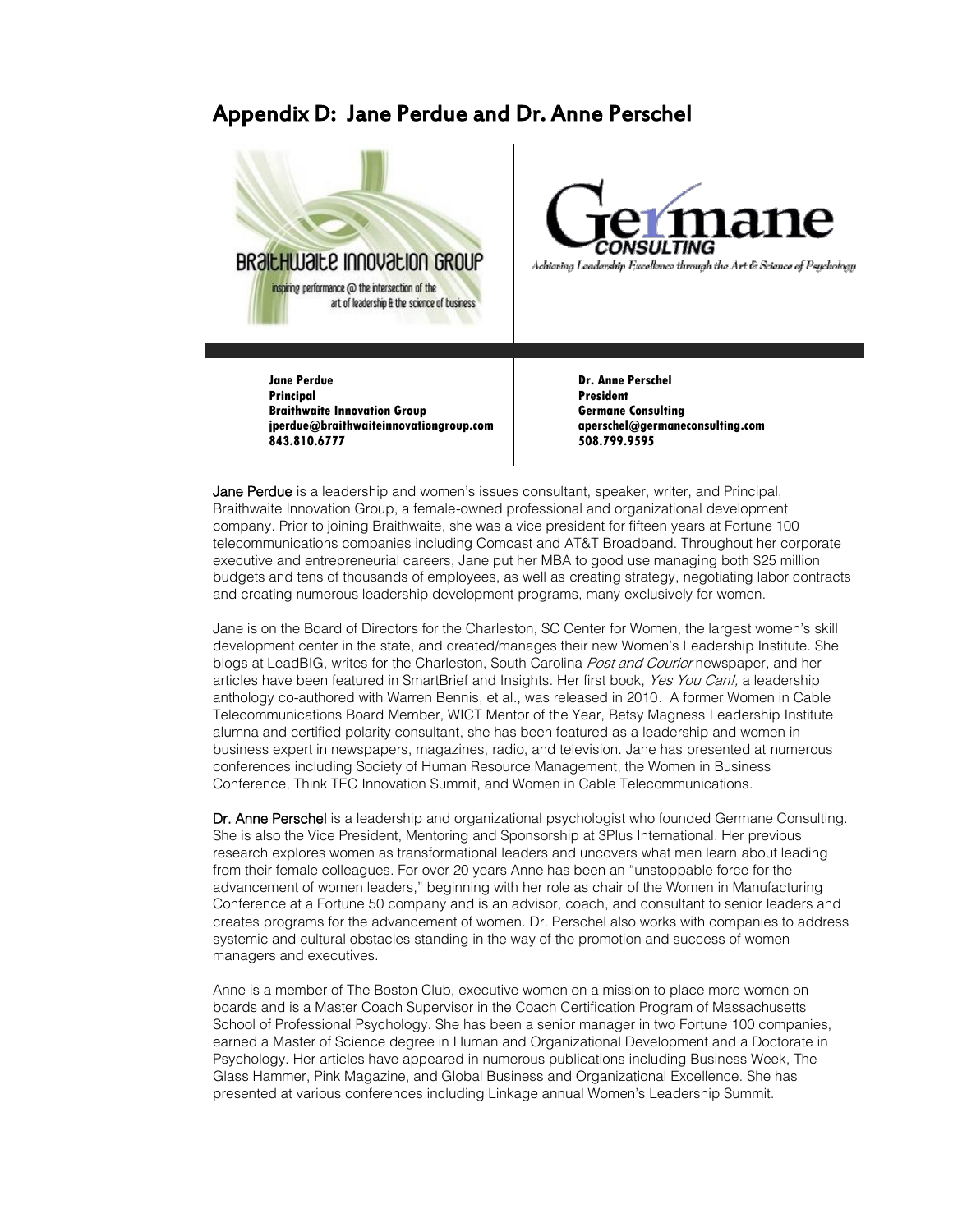# Appendix D: Jane Perdue and Dr. Anne Perschel

## ENGAGE US

Based on our research and corporate experience relative to advancing professional women in the workplace and transforming leadership, power, and business paradigms, we offer:

- **Keynote speeches**
- **•** Workshops
- **•** Organization assessments and consultations
- **Development and design of women's initiatives and leadership development programs**
- **Coaching**
- **Corporate retreats**

If you and/or your organization are interested in working with us to change your paradigms of power and/or to further advance women and men within your company, please contact us using the information provided below.

**Jane Perdue Principal Braithwaite Innovation Group jperdue@braithwaiteinnovationgroup.com 843.810.6777**

**Dr. Anne Perschel President Germane Consulting aperschel@germaneconsulting.com 508.799.9595**

We also welcome your contact if you would like to participate in our research, or if you know someone you believe we should contact and/or interview. We look forward to hearing from you.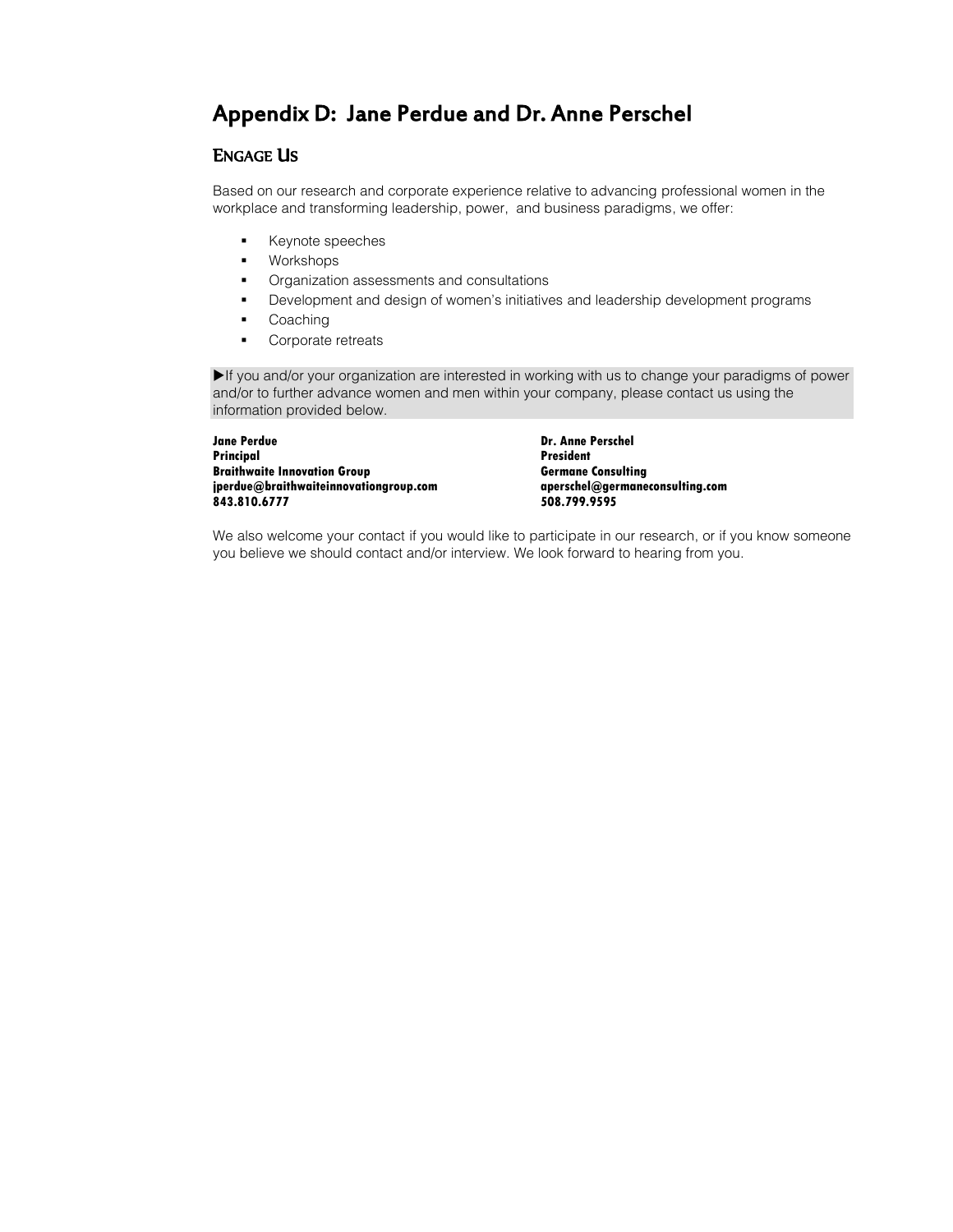## References

 $\overline{a}$ 

http://www.thewhitehouseproject.org/documents/Report.pdf. Accessed February 8, 2011.

http://www.catalyst.org/file/305/opportunity\_or\_setback\_final\_081209.pdf. Accessed June 5, 2011. <sup>6</sup> The National Association for Female Executives, 2010.

<sup>7</sup> Catalyst report, The Bottom Line: Connecting Corporate Performance and Gender Diversity, 2004.

<sup>8</sup> Catalyst report, The Bottom Line: Corporate Performance and Women's Representation on Boards. October 2007.

<sup>9</sup> Pfeffer, Jeffrey. "Women and the Uneasy Embrace of Power," August 4, 2010

http://blogs.hbr.org/cs/2010/08/women\_and\_the\_uneasy\_embrace\_o.html. Accessed December 18, 2010. Accessed January 22, 2011.

<sup>10</sup> Helgesen, Sally and Johnson, Julie. The Female Vision, Berrett-Koehler Publishers, Inc., 2010. <sup>11</sup> French, J.R.P. and Raven, B. "The bases of social power," in D. Cartwright (ed.) Studies in Social

Power. Ann Arbor, MI: University of Michigan Press. 1959. <sup>12</sup> Hershey, Paul; Blanchard, Kenneth and Johnson, Dewey. Management of Organizational Behavior, Prentice Hall; 8th edition, 2000.

<sup>13</sup> Kanter, Rosabeth Moss. Men, Women and the Corporation, Basic Books, 2nd edition, 1993.

<sup>14</sup> Tarr-Whelan, Linda. Women Lead the Way, Berrett-Koehler Publishers, Inc., 2009.

<sup>15</sup> Offermann, Lynn R. and Schrier, Pamela E. "Social Influence Strategies The Impact of Sex, Role and Attitudes Toward Power," http://psp.sagepub.com/content/11/3/286.abstract. Accessed April 7, 2011.

<sup>16</sup> Bailey, Susan M. "How Schools Shortchange Girls: The AAUW Report." New York, NY: Marlowe & Company. 1992.

<sup>17</sup> Sharpe, Rochelle. "As Leaders, Women Rule," Bloomberg BusinessWeek,

http://www.businessweek.com/2000/00\_47/b3708145.htm. Accessed May 4, 2011.

<sup>18</sup> O'Neill, Olivia A. and O'Reilly III, Charles A. "Overcoming the Backlash Effect: Self-Monitoring and Women's Promotions," Journal of Occupational and Organizational Psychology, 2011.

<sup>19</sup> Catalyst report, Women Take Care, Men Take Charge: Stereotyping of U.S. Business Leaders Exposed, 2005.

<sup>20</sup> Ibarra, Herminia and Hunter, Mark. "How Leaders Create and Use Networks," Harvard Business Review, January 2007.

<sup>21</sup> McKinsey Quarterly, *Changing companies' minds about women*,

http://www.mckinseyquarterly.com/Changing\_companies\_minds\_about\_women\_2858. Accessed September 27, 2011.

 $22$  Ibid.

<sup>23</sup> McKinsey Quarterly, "The new normal," March 2009,

http://www.mckinseyquarterly.com/The\_new\_normal\_2326. Accessed January 18, 2011.

<sup>24</sup> Kristof, Nicholas D. "Mistresses of the Universe," The New York Times, February 7, 2009.

<sup>25</sup> United States Department of Labor Statistics and Data, "Quick Stats on Women Workers 2009," http://www.dol.gov/wb/stats/main.htm. Accessed December 18, 2010.

<sup>26</sup> United States Department of Labor Statistics and Data, "Quick Stats on Women Workers 2009," http://www.dol.gov/wb/stats/main.htm. Accessed December 18, 2010.

27 "Women In America: Indicators of Social and Economic Well-Being," March 2011,

http://www.whitehouse.gov/sites/default/files/rss\_viewer/Women\_in\_America.pdf. Accessed July 7, 2011.

<sup>28</sup> "Women in Management: Female Managers' Representation, Characteristics and Pay, Government Accountability Office Testimony Before the Joint Economic Committee," September 28, 2010. <sup>29</sup> Gallup report, "Employee Engagement." 2010.

<sup>30</sup> Calipers report, "The Qualities That Distinguish Women Leaders," 2005.

<sup>&</sup>lt;sup>1</sup> White House Project Report. Benchmarking Women's Leadership,

<sup>&</sup>lt;sup>2</sup> Catalyst report, Catalyst Census of Women Corporate Officers and Top Earners, 2006.

<sup>&</sup>lt;sup>3</sup> Morello, Carol and Keating, Dan. "More U.S. women pull down big bucks," The Washington Post, October 7, 2010, http://www.washingtonpost.com/wp-

dyn/content/article/2010/10/06/AR2010100607229.html?hpid=topnews. Accessed February 12, 2011. <sup>4</sup> Catalyst report, Catalyst Census of Women Corporate Officer and Top Earners, 2011.

<sup>5</sup> Carter, Ph.D., Nancy M., and Silva, Christine. "Opportunity or Setback: High Potential Women and Men During Economic Crisis,"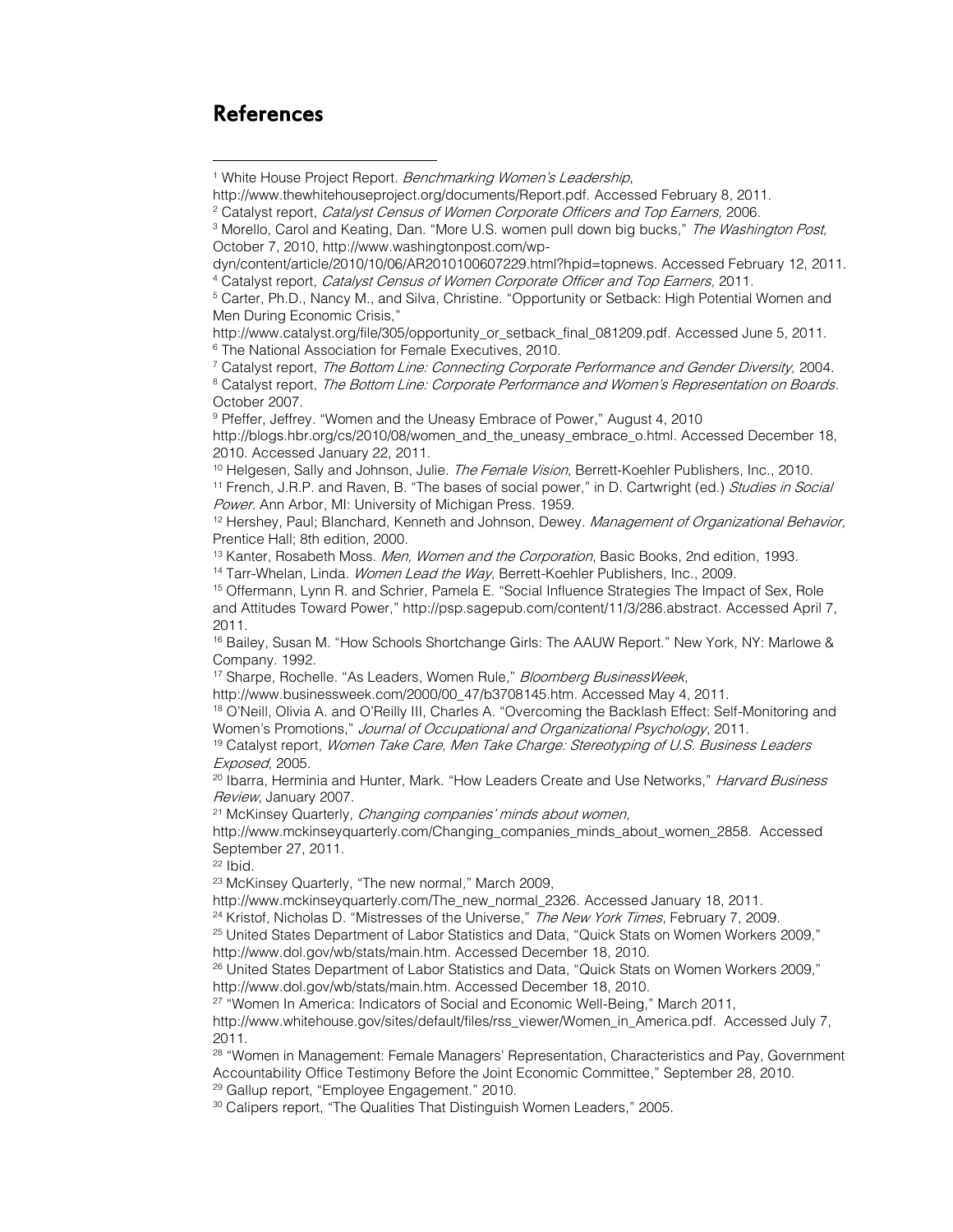<sup>33</sup> Beck, Melinda. "Silencing the Voice That Says You're a Fraud," *Wall Street Journal Digital Network*, June 16, 2009, http://online.wsj.com/article/SB124511712673817527.html. Accessed April 7, 2011. 34 Babcock, Linda and Laschever, Sara. Women Don't Ask: Negotiations and the Gender Divide, Princeton University Press, 2003.

<sup>35</sup> Eagly, Alice H. and Carli, Linda L. "Women and the Labyrinth of Leadership," *Harvard Business* Review, 2007.

<sup>36</sup> Shirky, Clay. "A Rant About Women," blog post, January 15, 2010. Accessed April 28, 2011. <sup>37</sup> White House Project Report. *Benchmarking Women's Leadership*,

http://www.thewhitehouseproject.org/documents/Report.pdf. Accessed November 10, 2010. 38 Perschel, Dr. Anne. "How to Attract and Retain Talented Women," Little Pink Book blog post, http://www.littlepinkbook/blogs/wise-women-working/how-attract-and-retain-talented-women. Accessed March 5, 2011.

<sup>39</sup> Yarbrough, Dr. Elaine. President, The Yarbrough Group. Speaking at Charleston, South Carolina Center for Women, November 15, 2010.

<sup>40</sup> Hamel, Gary. "Moon Shots for Management," Harvard Business Review, February 2009. <sup>41</sup> Caliper report, The Qualities That Distinguish Women Leaders, 2005.

42 O'Neill, Olivia A. and O'Reilly III, Charles A. "Overcoming the Backlash Effect: Self-Monitoring and Women's Promotions," Journal of Occupational and Organizational Psychology, 2011.

43 Caliper report, The Qualities That Distinguish Women Leaders, 2005.

44 Seidler, Margaret. Power Surge: A Conduit for Enlightened Leadership, HRD Press, Inc.; 2008. <sup>45</sup> Jost, John T.; Banaji, Mahzarin R. and Nosek, Brian A. "A Decade of System Justification Theory: Accumulated Evidence of Conscious and Unconscious Bolstering of the Status Quo." Political Psychology, Vol. 25, No. 6, 2004.

46 Catalyst report, The Bottom Line: Connecting Corporate Performance and Gender Diversity, 2004. <sup>47</sup> Watson Wyatt Report. *Directors' and Investors' Views on Executive Pay and Corporate Governance*, 2008 Managing Executive Compensation in the Shareholders' Interests,

http://www.watsonwyatt.com/research/pdfs/2008-US-0004.pdf. Accessed August 29, 2011. <sup>48</sup> McKinsey Quarterly, "Changing companies' minds about women," September 2011,

https://www.mckinseyquarterly.com/Organization/Talent/Changing\_companies\_minds\_about\_women\_ 2858. Accessed September 21, 2011.

<sup>49</sup> Ibid.

**.** 

<sup>50</sup> Ibid.

<sup>51</sup> Schneider, David. The Psychology of Stereotyping, New York: Guilford Press, 2005.

<sup>52</sup> McKinsey Quarterly, "Changing companies' minds about women," September 2011,

https://www.mckinseyquarterly.com/Organization/Talent/Changing\_companies\_minds\_about\_women 2858. Accessed September 21, 2011.

<sup>53</sup> Ibid.

<sup>54</sup> Wehrenberg, Stephen. "The Coast Guard Charts a Course for Enterprise Change Management," Global Business and Organizational Excellence, Nov./Dec. 2009 issue.

<sup>55</sup> McKinsey Quarterly, "Changing companies' minds about women," September 2011,

https://www.mckinseyquarterly.com/Organization/Talent/Changing\_companies\_minds\_about\_women\_ 2858. Accessed September 21, 2011.

<sup>56</sup> Ibid.

 $57$  Ibid.

<sup>58</sup> Mercer, "Women's Leadership Development." http://www.mercer.com/pages/1408275. Accessed September 10, 2011.

<sup>31</sup> Nowack, Ph.D., Kenneth. "Leadership, Emotional Intelligence and Employee Engagement: Creating a Psychologically Healthy Workplace." 2005. http://abstracts.envisialearning.com/43-abstractFile.pdf. Accessed August 5, 2011.

<sup>32</sup> Gibbons, John M. "I Can't Get No...Job Satisfaction, That Is," The Conference Board report, January 2010.